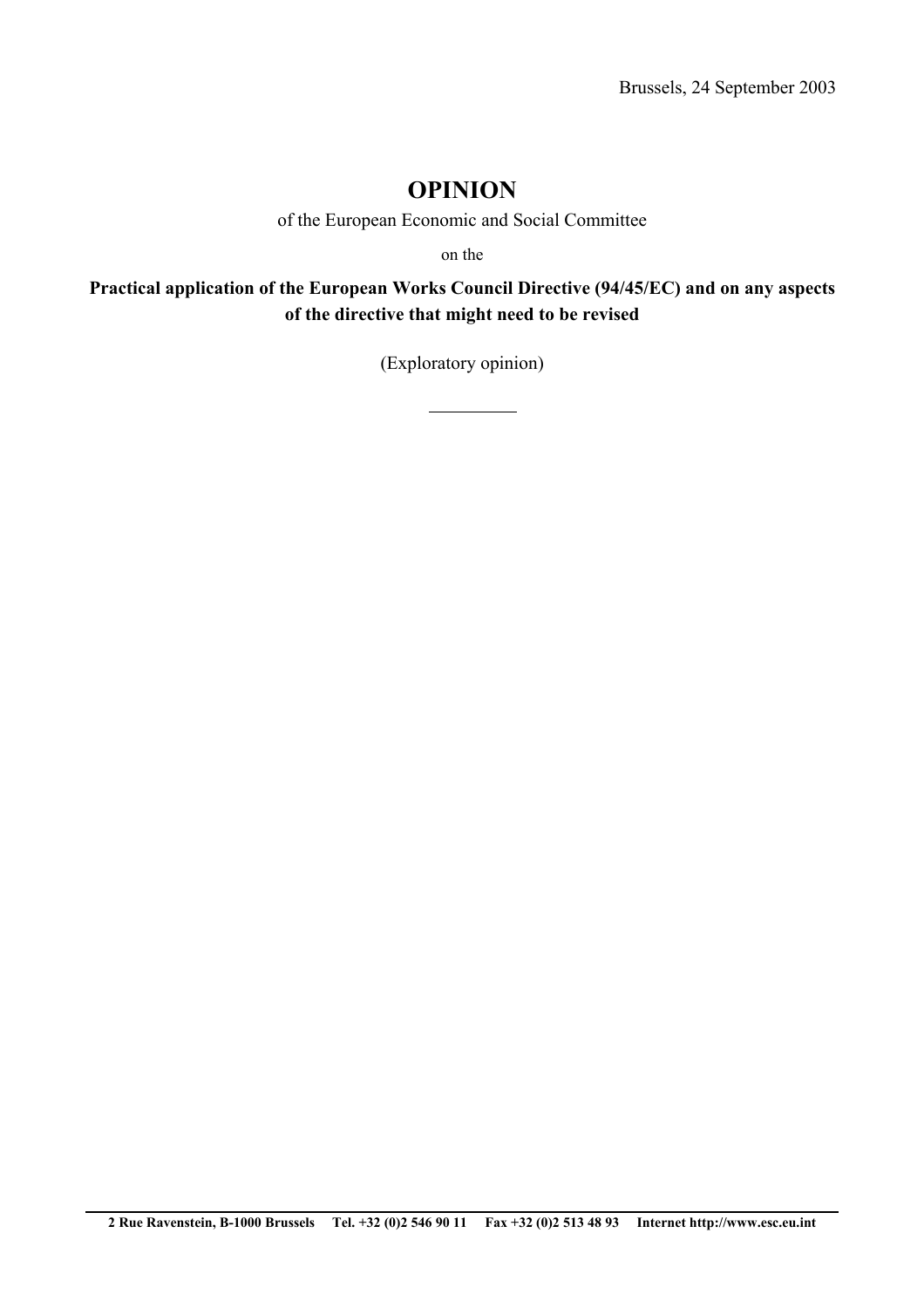By letter dated 26 November 2002, **Mrs Loyola de Palacio**, vice-president of the European Commission, requested the European Economic and Social Committee, under Article 262 of the Treaty establishing the European Community, to draw up an exploratory opinion on the

> *Practical application of the European Works Council directive (94/45/EC) and on any aspects of the directive that might need to be revised.*

The Section for Employment, Social Affairs and Citizenship, which was responsible for preparing the Committee's work on the subject, adopted its opinion on 10 September 2003. The rapporteur was **Mr Piette**.

At its 402<sup>nd</sup> plenary session of 24 and 25 September 2003 (meeting of 24 September), the European Economic and Social Committee adopted the following opinion by 122 votes to one with six abstentions.

#### **Purpose of the opinion**

 In response to requests by the EESC for greater involvement in the EU's work in the area of social policy, and in the spirit of the framework agreement between the Commission and the EESC, the Commission has requested the Committee to draw up an exploratory opinion on the practical application of the directive on the establishment of a European Works Council or a procedure in Community-scale companies and Community-scale groups of companies for the purposes of informing and consulting employees and on any aspects of the directive that might be need to be revised. This opinion could be very useful for the Commission with a view to taking a well-founded decision in 2003 on the follow-up to be given to the request made by several players, and in particular the European Parliament, concerning the revision of Directive 94/45/EC. The social partners will be able to draw support from the evidence and commonly agreed facts presented in this opinion, without prejudice to their autonomy or their decision on this matter.

 Thus the present document is primarily meant to be a corpus of information and its aim is to take stock of the experience acquired following the implementation of the directive.

#### 1. **Background to Directive 94/45/EC and its review**

1.1 The adoption by the Council of Ministers, on 22 September 1994, of a directive on the establishment of a European Works Council or a procedure for the purposes of informing and consulting employees and its extension to the United Kingdom by Council Directive 97/74/EC of 17 December 1997 marked a crucial step forward in the development of a truly European social dialogue at company level in line with the transnational structure of companies and groups of companies.

 This new instrument, which is genuinely transnational, has made a made a very important contribution to developing the European dimension of industrial relations.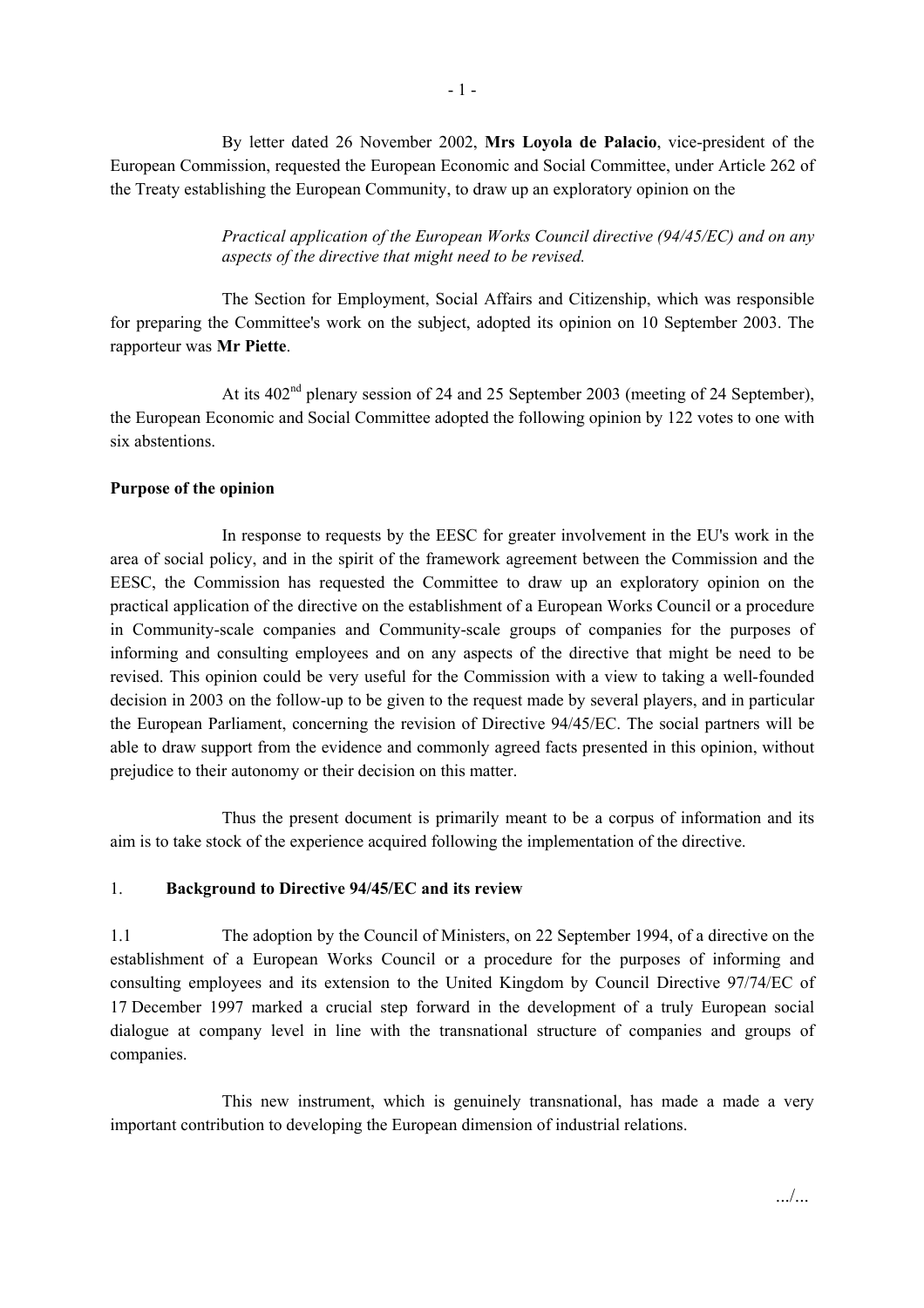1.2 Member States were supposed to have transposed the directive into national legislation by 22 September 1996 (15 December 1999 for Directive  $97/74/EC$ ).<sup>1</sup> The central management of companies and employees' representatives were set the same deadline for negotiating voluntary agreements under the provisions of Article 13. In view of the complexity and highly innovative character of the directive, in that it combines specifically European aspects and national aspects, coordination of its transposition into national legislation proved to be essential in establishing provisions with a high degree of convergence in terms of content.

1.3 Under the provisions of Article 15 of Directive 94/95/EC, the Commission was required to review the operation of the directive by 22 September 1999 at the latest, with a view to proposing any amendments that might be necessary to the Council.

1.4 By that date, the negotiations and work carried out within European works councils (EWCs) were supposed to have provided sufficient practical experience for the review to be carried out, whilst recognising that this was a ground-breaking process.

1.5 The Commission was to conduct the review "in consultation with the Member States and with management and labour at European level".

1.6 The review was to focus on the operation of the directive, i.e. on all aspects relating to the setting-up and functioning of EWCs and on the appropriateness of the workforce size thresholds.

1.7 Following the review and a conference with the social partners held in April 1999, the Commission submitted its report on the application of the directive to the European Parliament and the Council on 4 April 2000. Although the report was largely concerned with assessing the transposition measures taken by Member States, it also included an evaluation of the practical implementation of the directive. Regardless of the quality of the transposition measures, the Commission stressed that there was a need for further interpretation of some issues. The report went on to note that while some of these issues could be solved by the parties concerned, others would have to be resolved by the courts. Therefore the Commission did not conclude that there was a need to propose amending the directive at that stage.

1.8 The President of the European Parliament subsequently referred the report to the Committee on Employment and Social Affairs for its report and to the Committee on Legal Affairs and the Internal Market and the Committee on Industry, External Trade, Research and Energy for their opinions. The European Parliament resolution on the report was issued on 17 July 2001; in it the Parliament called on the Commission to submit, at an early date, a proposal for the revision of the directive containing a series of improvements.<sup>2</sup>

<sup>1</sup> The texts of the legal acts transposing Directive 94/45/EC into national legislation are available on the web site: http://europa.eu.int/comm/employment\_social/soc-dial/labour/directive9445/index\_en.htm.

<sup>2</sup> European Parliament report A5-0282/2001 of 17.7.2001 on the Commission report on the application of Council Directive 94/45/EC – Committee on Employment and Social Affairs.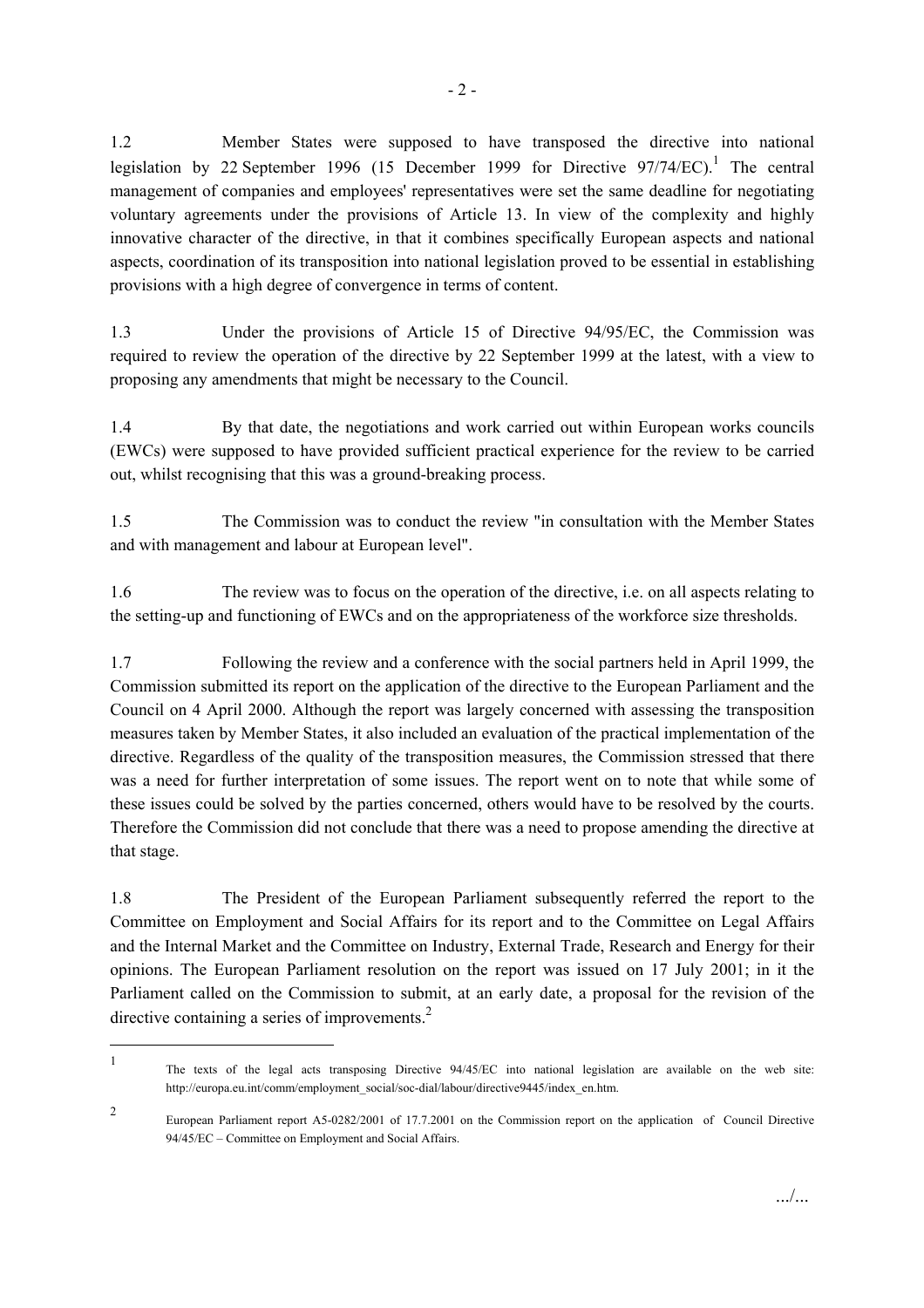1.9 Nearly three years after its report and a longer period of application, the Commission considers that it would now be appropriate to carry out a new review of the practical implementation of the directive, especially as this issue was mentioned in the Agenda for Social Policy adopted by the Nice European Council in December 2000.

1.10 Since the publication of the Commission report in April 2000, the European labour market has undergone considerable change. The quickening pace and changing nature of transnational restructuring, which has become a more permanent feature of business life, represent challenges for EWCs today.

1.11 Directive 94/45/EC will apply to the new members of the European Union, ten of which are scheduled to join on 1 May 2004. Enlargement will have an important impact on both some of the existing councils, which will have to include employees' representatives from these countries, and on new groups of companies that will come under the scope of the directive, which will certainly bring new challenges. Any assessment of EWCs and action related to them over the next few years will have to recognise the special features of the new companies that will be covered by the directive and the specific characteristics of industrial relations systems in the new Member States. As was stressed by the social partners at the conference *European works councils: practice and development*  held in April 1999, a learning process will be necessary to enable the players to bring together facts and features that are the product of different cultures, practices and realities and overcome obstacles related to social, economic and cultural differences.

1.12 The legal context has also changed with the entry into force of new Community legislation on informing and consulting employees, namely Council Directive 2001/86/EC of 8 October 2001 on supplementing the Statute for a European Company with regard to the involvement of employees, and Council Directive 2002/14/EC of 11 March 2002 establishing a general framework for informing and consulting employees in the European Community.

## 2. **The evidence to date**

## 2.1 **An already considerable body of experience**

2.1.1 Out of a total of 1,865 companies or groups of companies employing 17 million people which come under the scope of the EWC directive, 639 of them, with 11 million employees, had an EWC at the end of 2002. 72% (400) of the agreements were concluded under Article 13 of the directive before the deadline for the entry into force of the directive ("agreements in force") and 28% under Article 6. Thus a very large majority of the EWCs in operation today are still based on agreements in force, renewed or amended where appropriate. The list of agreements also includes seven agreements which provide for the introduction of information and consultation procedures without the setting up of an  $EWC<sup>3</sup>$ .

 $\overline{\phantom{a}}$ 

<sup>3</sup> ETUC Infopoint database.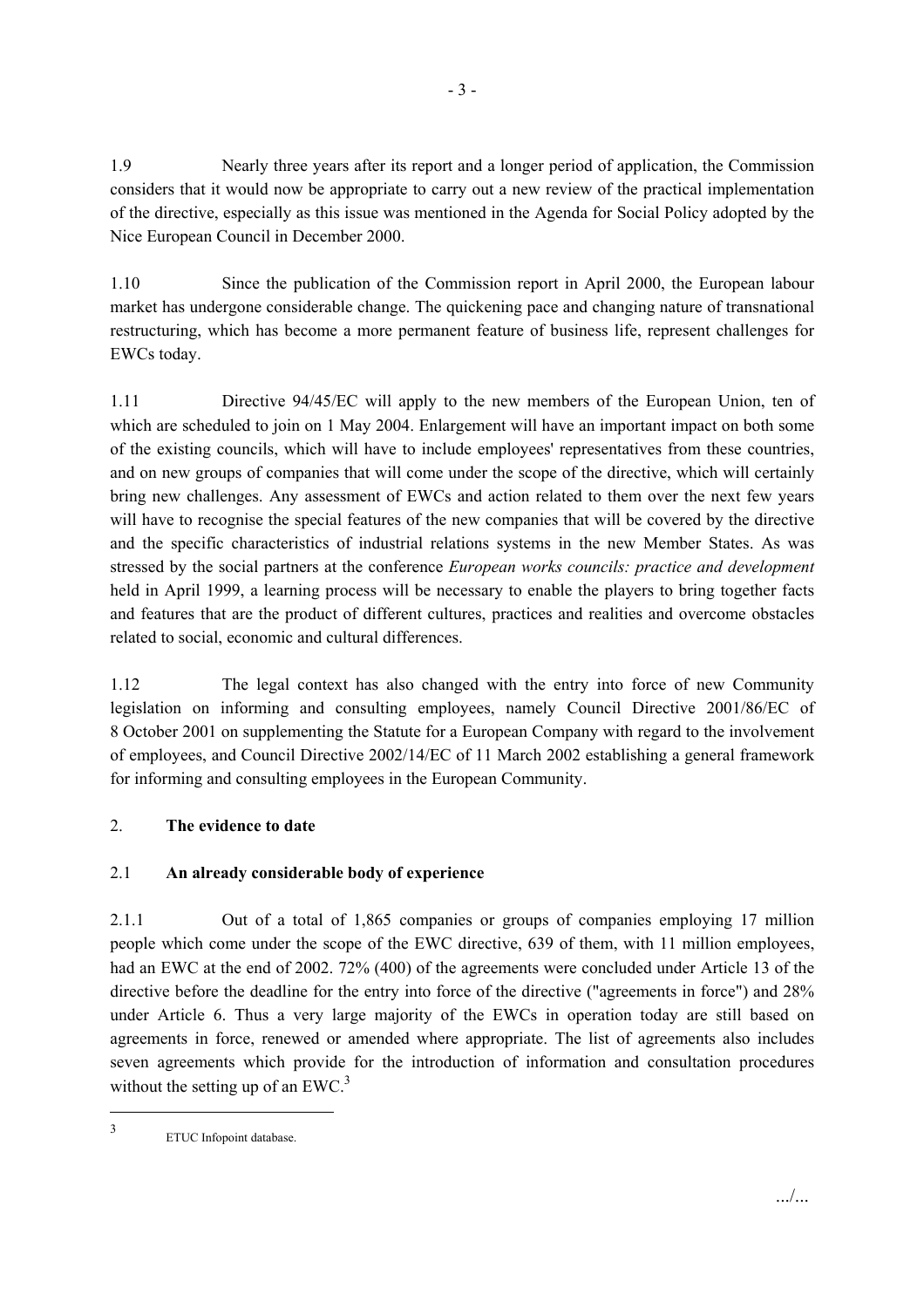2.1.2 More than half of the agreements were concluded in 1996 alone. Since then, about 40 agreements have been concluded annually. Of all the companies and groups currently covered by the directive, 1,200, employing 6 million people, have yet to establish an EWC or a procedure for informing and consulting employees. Many of the companies or groups concerned are smaller in size and less integrated in transnational terms but already engage in significant transnational operations.

2.1.3 A quarter of the agreements fall under German law, 12-13% fall under French, Belgian or UK law, 4 to 7% under Dutch, Swedish, Italian, Irish or Finnish law and less than 20 agreements fall within the scope of, respectively, Austrian, Norwegian, Danish, Luxembourg, Swiss, Spanish or Greek law.

2.1.4 Enlargement is already a reality for about  $30\%$  of existing  $EWCs<sup>4</sup>$  which include members or observers from the countries set to join the European Union on 1 May 2004. The candidate countries, among them Poland, the Czech Republic, Slovakia, Slovenia and Hungary, have started to transpose Directive 94/45/EC into their national legislation.

2.1.5 More than 10,000 workers' representatives are now directly involved in the work of EWCs and in implementing intercultural exchanges and practices. This is one of the most striking and significant features of social Europe.

## 2.2 **The negotiation of agreements**

2.2.1 The merit of the principle of the directive, i.e. that it requires management and employees at company level to take the initiative with regard to negotiations, is confirmed by the number of agreements concluded under Articles 6 or 13. Admittedly, the role of the social partners has not always been easy, given the complex and inherently European nature of this new instrument, but the studies generally indicate that the social partners have taken full advantage of their shared experience of EWCs.

2.2.2 The agreements show great diversity both as regards agreements concluded before the entry into force of the directive, which make up the majority of the total, and those concluded after. In most cases the agreements include provisions on informing and consulting employees on a transnational basis, in accordance with the rights laid down by the directive. Only eight agreements are limited to the provision of information. Moreover, some agreements not only include central mechanisms for information and consultation but also make provision for decentralised procedures at national level for certain aspects of information and consultation.

2.2.3 The social dialogue and the role of management and employees in a company have been strengthened simply as a result of negotiations between central management and special negotiating bodies on establishing EWCs. The studies on the agreements reveal that European trade

 $\overline{\phantom{a}}$ 4

European Trade Union Institute, European Works Councils – facts and figures, Brussels, November 2002.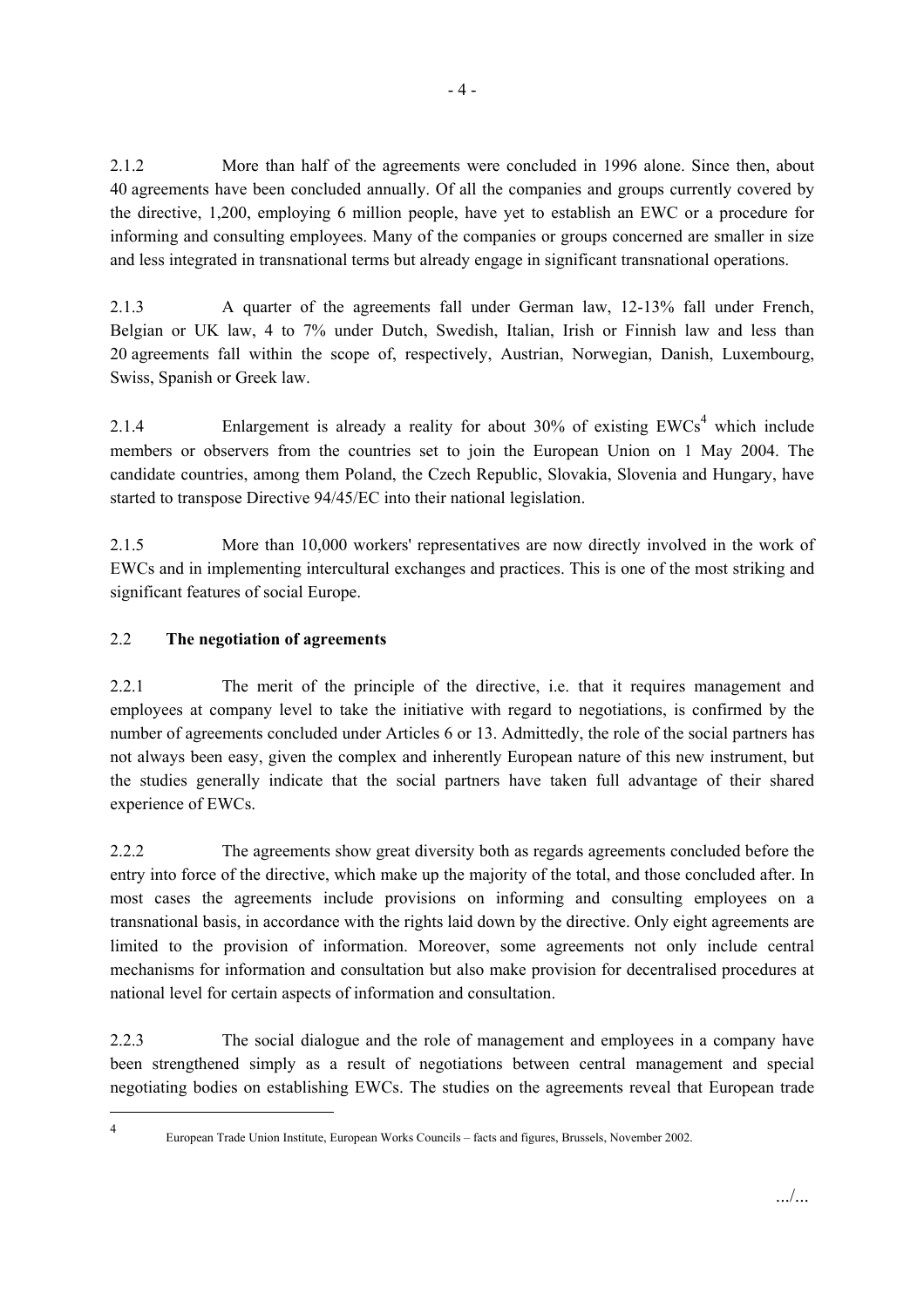union federations have played an important coordinating role in more than three-quarters of the voluntary negotiations and have been co-signatories to agreements. In many cases, the members of the special negotiating body have requested experts of their choice, for example representatives of appropriate Community level trade union organisations, to assist them in their work.

2.2.4 The method of negotiating a new agreement is laid down by Directive 94/45/EC. However, the adjustment or renegotiation of existing agreements can raise the sensitive issue of negotiators and signatories where there are no provisions on this in the agreement.

2.2.5 The question of information on the structure of the company or group of companies in Europe, the workforce and the negotiating partners in different countries is usually the first to arise for employees in the 1,200 companies or groups of companies which may wish to initiate the process for negotiating a new EWC or establish a procedure for the purposes of informing and consulting employees. Three cases brought before the European Court of Justice for a preliminary ruling<sup>5</sup> establish the principle that the managements of all the undertakings located within the European Economic Area must provide employee representatives with any information required to open negotiations on setting up a European works council, in particular information on the structure of the group and the workforce, irrespective of where the headquarters of the group is located or the central management's opinion as to the relevance of the directive.

2.2.6 Creating the conditions and means necessary for conducting negotiations is the responsibility of central management, which must handle various practical aspects of organising meetings (travel, accommodation, interpreting, allocation of time, etc.) as well as meet the costs. This is particularly crucial for medium-sized European groups, which make up the majority of companies that still have to commence negotiations. It could be useful to consider practical arrangements for supporting the establishment of transnational social dialogue within such companies, for example through the budget lines opened in this area.

2.2.7 The negotiations, which must be commenced within six months of the request or initiative, can take up to three years, but usually take less. The conditions under which they are conducted are often decisive when EWCs start operating.

2.2.8 Many companies adjust or renegotiate the agreements on their EWC(s) because of mergers, transfers of business or important changes in activity. The adequate adjustment of the composition of representative bodies in the event of changes in the company's or group's field of activity and their continued existence during transition periods are crucial for the ability of the council(s) to deal with restructuring. In half of the agreements restructuring issues are included in the remit of the EWC; 51% of the agreements mention mergers, 47% closures and 53% relocations.<sup>6</sup> Changes in the field of activity have raised issues in most councils.

<sup>5</sup> C-62/99 Bofrost, Ruling of 29.3.2001; C-440/00 Kühne &Nagel, Conclusions presented on 11.7.2002; C-349/01 ADS Anker GmbH, Conclusions presented on 27.2.2003.

<sup>6</sup> Agreements database, ETUC Infopoint.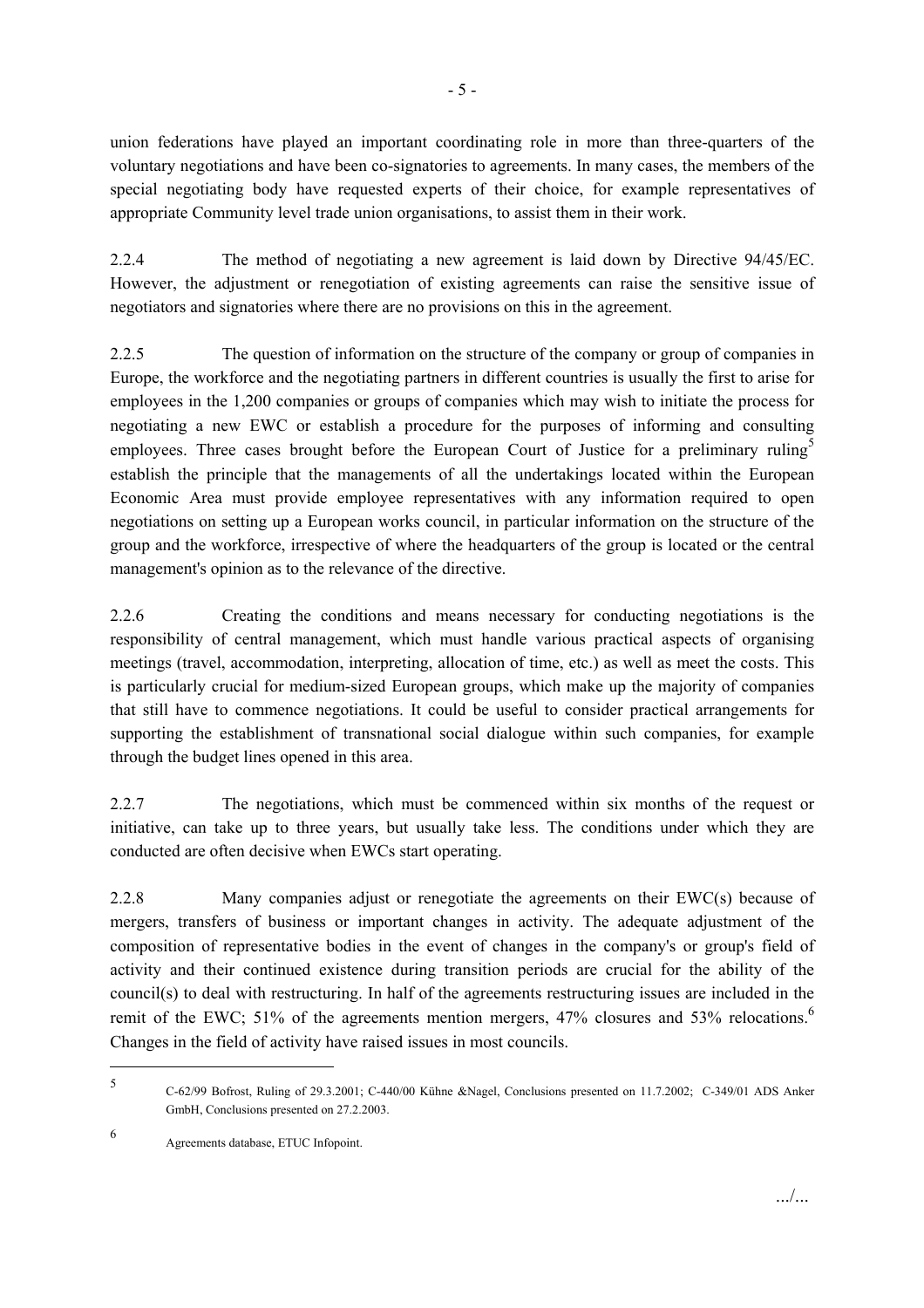#### 2.3 **The operation of EWCs**

2.3.1 The joint reports published by the European Commission (DG Employment and Social Affairs) and the European Foundation for the Improvement of Living and Working Conditions drew a distinction between agreements establishing EWCs whose potential seems to be confined to a largely formal or symbolic existence, based on annual meetings, and agreements establishing EWCs with the potential to develop a dynamic role. Under the latter agreements there is ongoing activity on the employee side between meetings and permanent liaison with management.<sup>7</sup>

2.3.2 However, existing EWCs are constantly evolving as part of a constructive internal process, so that to determine the extent to which the agreements offer EWCs real scope to play an active role, it is necessary to focus not only on the provisions of the agreement but also on the analysis of practical experience.

2.3.3 The results of various studies (e.g. Lecher<sup>8</sup>) clearly indicate that the conclusion of an agreement is more a point of departure than the end result in the evolution of an EWC as a body.

2.3.4 The studies analysing the operation of EWCs in the form of monographs, surveys or exchange of practices point to a dynamic process of development in successive stages. If, initially, there may have been some reservations regarding requests to establish EWCs, today there is wide recognition of the positive role played by EWCs in improving social dialogue and information/consultation in the company.

2.3.5 A study published by the Dutch employers' association sheds light on the tasks and role of EWCs in 17 companies headquartered in the Netherlands and shows that most employers feel that EWCs bring or can bring added value, particularly in the case of restructuring.<sup>9</sup> Some employers nevertheless thought that EWCs had not helped to improve social dialogue in the company. Similarly, in a survey conducted among Japanese multinationals<sup>10</sup> a large majority of the senior managers interviewed gave a positive assessment of EWCs. A recent survey by a US-based management consultancy firm of managers in 24 major, mainly American, multinationals also found that experience of EWCs was positive<sup>11</sup>. A majority of companies indicated that the formal provisions of their EWC agreements had been exceeded in practice; management was now more willing to examine

<sup>7</sup> Negotiating EWCs under the Directive: A comparative analysis of Article 6 and Article 13 agreements, European Foundation for the Improvement of Living and Working Conditions, Mark Carley & Paul Marginson, 2000.

<sup>8</sup> Lecher W., Nagel B. & Platzer H.W. (1999), The establishment of European Works Councils. From information committee to social actor, Ashgate Publishing, Aldershot.

<sup>9</sup> The added value of European Works Councils, J. Lamers, AWVN, Haarlem 1998.

<sup>10</sup> S. Nakano, European Journal of Industrial Relations, vol. 5, No. 3, pp. 307-326.

<sup>11</sup> Organization Resources Counselors Inc., *ORC European Works Councils Survey 2002,* summarised in EIROnline 01/2003.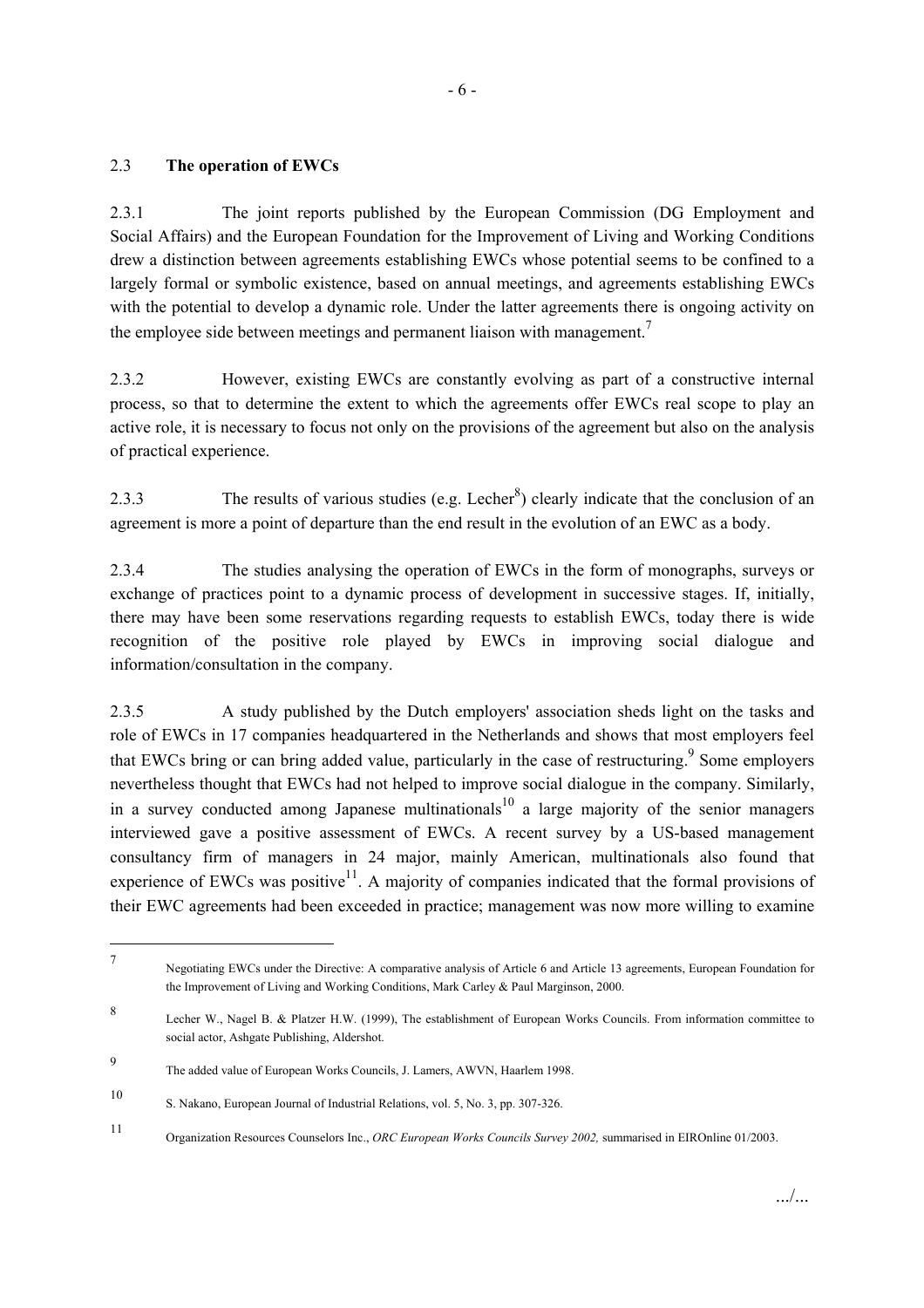issues falling within their transnational dimension than in the early days of their EWC; confidentiality posed very few problems; the contribution of experts was judged useful; and consultation on restructuring was viewed as positive. Three-quarters of the mangers interviewed felt that EWCs brought added value to the company, despite the heavy demands in terms of time and resources. Several respondents even reported that EWCs had brought unexpected benefits through improved management discipline and coordination in the decision-making process.

2.3.6 Reflecting the different stages in their development, EWCs are often classified according to the way they operate (Lecher): some are an extension of national representative structures in the country where the company is headquartered, and thus are a source of additional information for national use; others are led by representatives from the dominant country and thus possess a transnational quality, albeit embryonic; still others are characterised by a true "supranational collective identity", with equality between members, and the development of common positions.

2.3.7 The timing, content and frequency of transnational information and consultation are key factors in the operation of EWCs, in particular:

- the quality of regular and specific information (provided by management and by members to their colleagues) and all interested parties' actual accessibility to such information are considered vital to the quality of the dialogue which can take root within an EWC and to its capacity to play an active role. Some EWCs are therefore agreed on the need for access to and analysis of updates and other types of information;
- the confidentiality clause appears in 87% of the agreements and is often the subject of debate in practice, mainly in cases of restructuring. However, the establishment of an atmosphere of confidence seems to have made it possible to mitigate the problem with the help of the dialogue mechanisms in place.

2.3.8 Experience shows that early intervention by EMCs in all decision-making processes can help to promote a responsible and precautionary style of management, especially in the case of restructuring.

2.3.9 The transnational nature of issues addressed by EWCs is often the subject of practical debate, for example in cases where decisions which, although in principle concern only one country, actually have strategic implications that extend beyond national level. Despite the fact that it covers a different area, partly because of the purely optional nature of the European Company, the directive on the involvement of employees in a European Company stipulates that " … the informing of the body representative of the employees and/or employees' representatives by the competent organ of the EC on questions which concern the EC itself and any of its subsidiaries or establishments situated in another Member State or which exceed the powers of the decision-making organs in a single Member State …".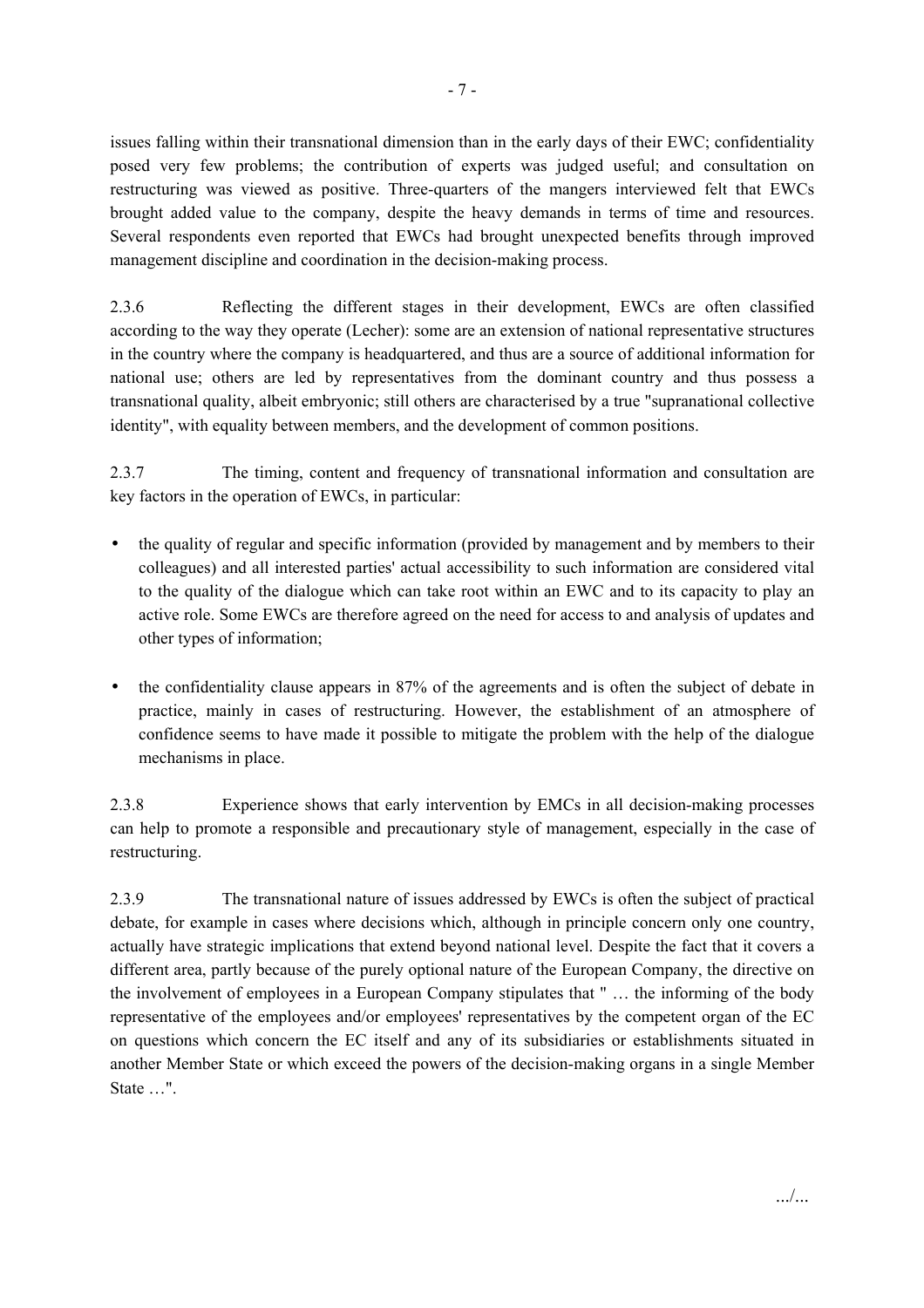2.3.10 Research by the European Foundation for the Improvement of Living and Working Conditions on transnational joint texts negotiated by EWCs in 12 companies or groups of companies<sup>12</sup> and databases on EWC agreements<sup>13</sup> show that some EWCs are starting to expand their information and consultation role by drawing up joint opinions, codes of conduct, charters, action programmes and agreements at European level covering areas such as health, safety, the environment, fundamental rights, mobility, training, supplementary pensions, and mergers, closures, relocations and restructuring.

2.3.11 Experience also shows that the establishment of real, fruitful dialogue within an EWC is linked to the council's mode of operation, as this determines how information is circulated and the capacity to coordinate and respond:

- The select committee, whether a bureau or secretariat (present in three-quarters of councils), its composition, the frequency of meetings, contacts with national representative bodies, the possibility of contacts with the company's various sites and translation facilities are considered key to the effective operation of EMCs.
- The skills and competence of EWC members and the resources at their disposal vary between EWCs: 42% of the agreements already make provision for training, and training is geared to the specific needs of performing representative functions at European level; most of the agreements provide for access to experts (57% of the agreements provide for the use of expertise at plenary and preparatory meetings) although expertise nevertheless remains a subject for debate in view of the specific characteristics and day-to-day practices of national bodies – in some countries trade union officials are council members; communication facilities, including links to the various sites represented, and customised translation and interpreting services, are essential; the frequency of ordinary council meetings is also important (83% of the agreements explicitly limit the number of meetings to one a year or to one ordinary meeting with the possibility of an extraordinary meeting; 14% of the agreements provide for two ordinary meetings).
- The information and consultation process largely covers the topics set out in the directive and is of particular importance in cases of restructuring. However, some councils have extended the scope of information and consultation to include measures planned by management in, inter alia, the following areas: continuing training, the environment, health and safety, equal opportunities, possible employee financial participation and, albeit still in a very small minority of cases, cultural and social activities.

 EWCs are proving to be a forum for the practical implementation of objectives, such as those set in Lisbon, a key element of which deals with lifelong education and training.

<sup>12</sup> M. Carley, *Joint texts negotiated by European Works Councils*, EFILWC, Dublin, 2001.

<sup>13</sup> ETUC Infopoint database.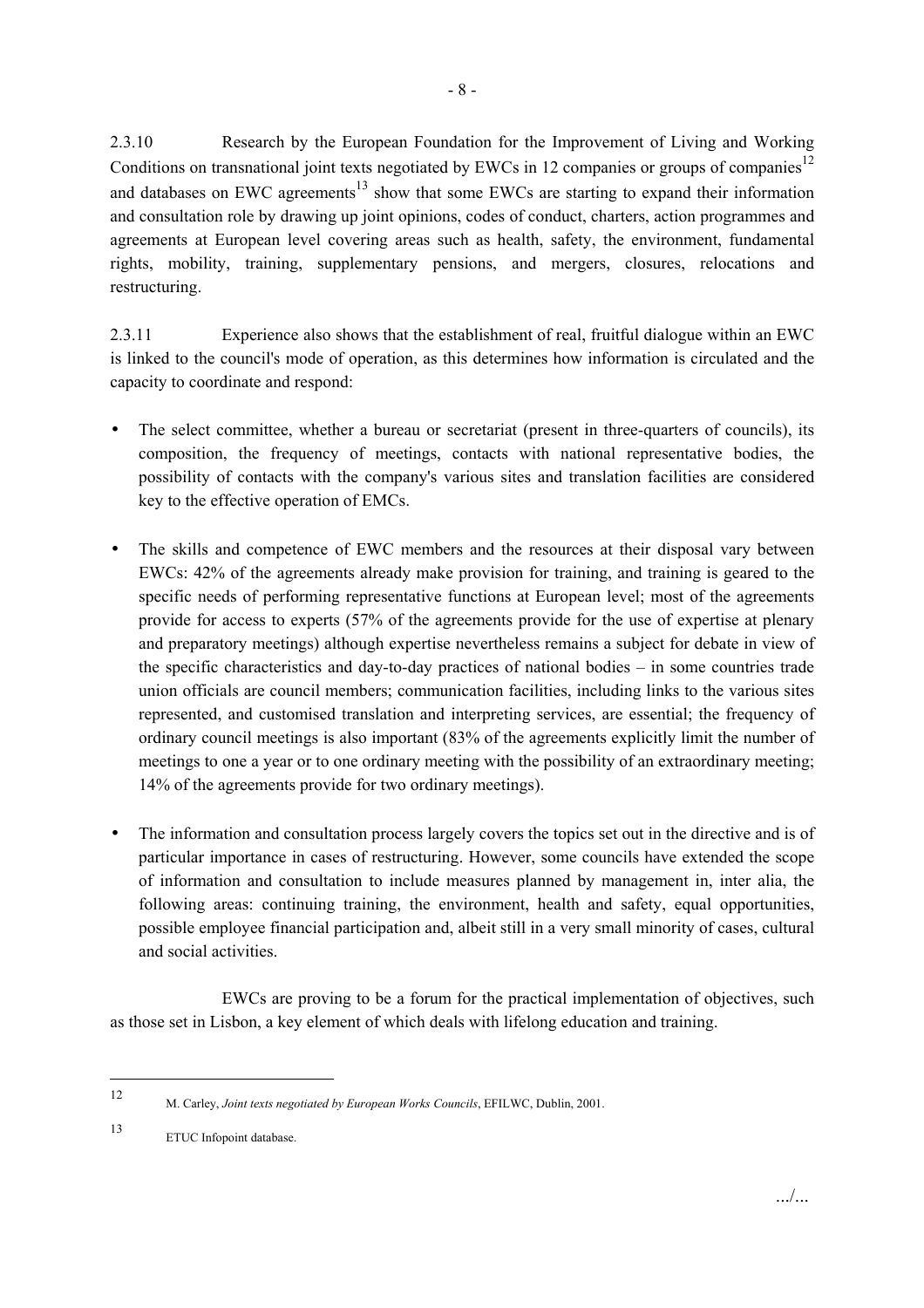2.3.12 The capacity of EWCs to adapt and evolve as a result of changes within the group or with the aim of improving the way they operate (dynamic process) is also very important in practice. The Belgian agreement on the transposition of the directive makes reference in its supplementary provisions to changes in the structure or size of the company or group and lays down rules applicable in such cases. These rules can be laid down in a cooperation protocol.

2.3.13 Some agreements provide for separate treatment of different activities or divisions within a group. While in some cases the EWC is a single body, despite a very wide range of activities, organisation along sectoral lines within one and the same EWC is already the case for more than one in ten EWCs (study by the European Foundation for the Improvement of Living and Working Conditions, Dublin, 2000). Most of the companies concerned have also established formal arrangements for the circulation of information and coordination between the different levels and bodies engaged in dialogue.

2.3.14 The serious imbalance in the representation of men and women is a persistent feature of special negotiating bodies and EWCs and most probably reflects the imbalance that also exists in representative bodies at national level. In view of the position of EWCs in the European social model, its seems appropriate to consider ways of voluntarily reducing this imbalance.

2.3.15 In addition, some agreements and some provisions of national transposing legislation provide for a balanced representation of different categories of employees on EWCs.

2.3.16 The approach to the question of the legal personality of EWCs and their right to take part in court proceedings, manage assets and conclude agreements, varies between Member States.

2.3.17 All countries prescribe penalties for the infringement of the requirements laid down in the directive, as regards the setting-up of a negotiating body and the operation of the EWC. However, problems may arise with regard to the accessibility of the law in certain cases, especially where a group headquartered outside Europe has its main European office in a country which has no trade union representatives on the EWC. The representatives may come up against practical and legal difficulties regarding recourse to the competent courts in the country concerned (in Belgium, for example, national law allows employees' representative organisations to seek legal remedy through the labour courts).

## 2.4 **Coordination of national and European social dialogue**

2.4.1 Directive 94/45/EC largely respects the subsidiarity principle by taking into account the different types of representation and ways of informing and consulting workers in a company. The arrangements for selecting or appointing workers' representatives are decided by the Member States.

2.4.2 In some cases the interaction between the local and the European level has helped to improve national practices.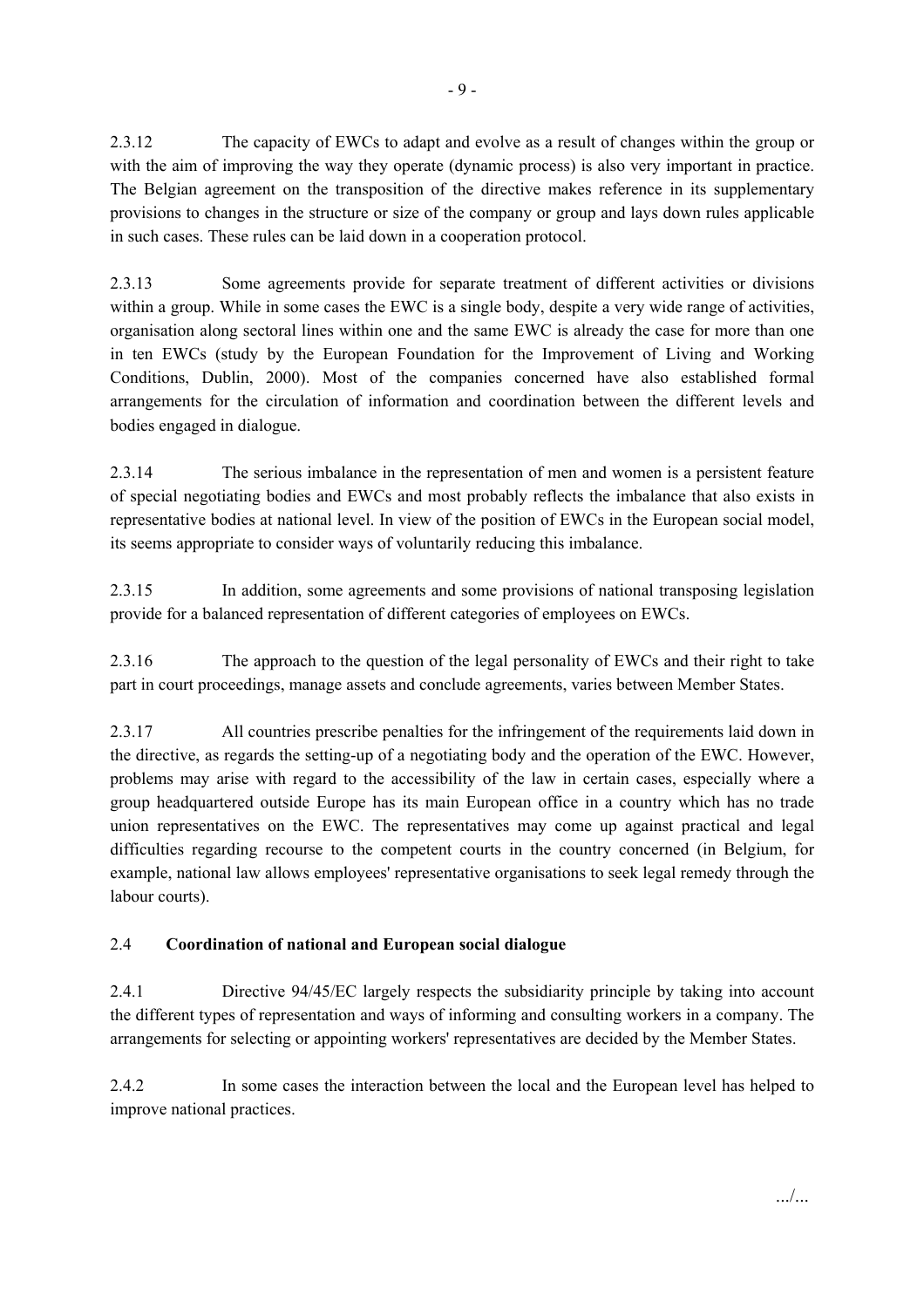2.4.3 Thus, following on the heels of an EWC, some companies have established a group works council (inter-establishment works council) at national level, in some cases through an agreement. According to a survey of Belgian representatives of the CSC-ACV (Confederation of Christian Trade Unions), EWCs have led to the creation of inter-establishment communication networks at national level in 35% of cases. According to the same survey, 67% of representatives feel that EWCs have been a factor behind the improved operation of local works councils.<sup>14</sup>

2.4.4 Thus, in some companies, EWCs have also helped to eliminate obstacles to staff information, consultation and communication, as a result of the requirement in point 5 of the annex to the directive for EWC members to provide information to the employees' representatives, or in the absence of representatives, to the workforce as a whole.

2.4.5 Thus, with a view to strengthening coherence between local managements, some groups also introduced transnational management meetings when EWCs were set up.

2.4.6 EWCs have fostered the emergence of a European awareness in social dialogue not only through information and consultation but also through the exceptional cultural opportunity provided to foster exchanges at transnational level. Seen against the background of building Europe and mindful of the diversity of arrangements for representation, exchanges of knowledge, reciprocal interaction and synergy between the interests of workers and employers within the same group represent a real cultural advance.

## 3. **Conclusions**

l

3.1 The various reports and studies on agreements and practices confirm that the experience gained to date is sufficient for conclusions to be drawn on how to organise a simple, democratic and effective negotiation process on the establishment of a European Works Council or a procedure for the purposes of informing and consulting employees. There is also a wealth of experience on the extent to which the basic aim of the directive, i.e. to improve the right of workers to information and consultation, has been achieved.

3.2 By virtue of its composition, the EESC has certainly been able to shed special light on the dynamic process of social dialogue under way in companies and groups of companies. The EWC is still a very new body but one which is constantly evolving. The proportion of agreements that are renegotiated each year bears witness to this.

3.3 Information and consultation through EWCs and the dynamic nature of their role and practices would certainly benefit all the parties concerned, including citizens. The responses made in the context of the globalisation of companies and restructuring affect not only living and working conditions but also the social climate beyond company gates.

<sup>14</sup> Le CENE est-il sur la bonne voie? CSC and Hoger Instituut voor de arbeid, Veerle Cortebeeck and Joris Van Ruysseveldt, Leuven, 2002.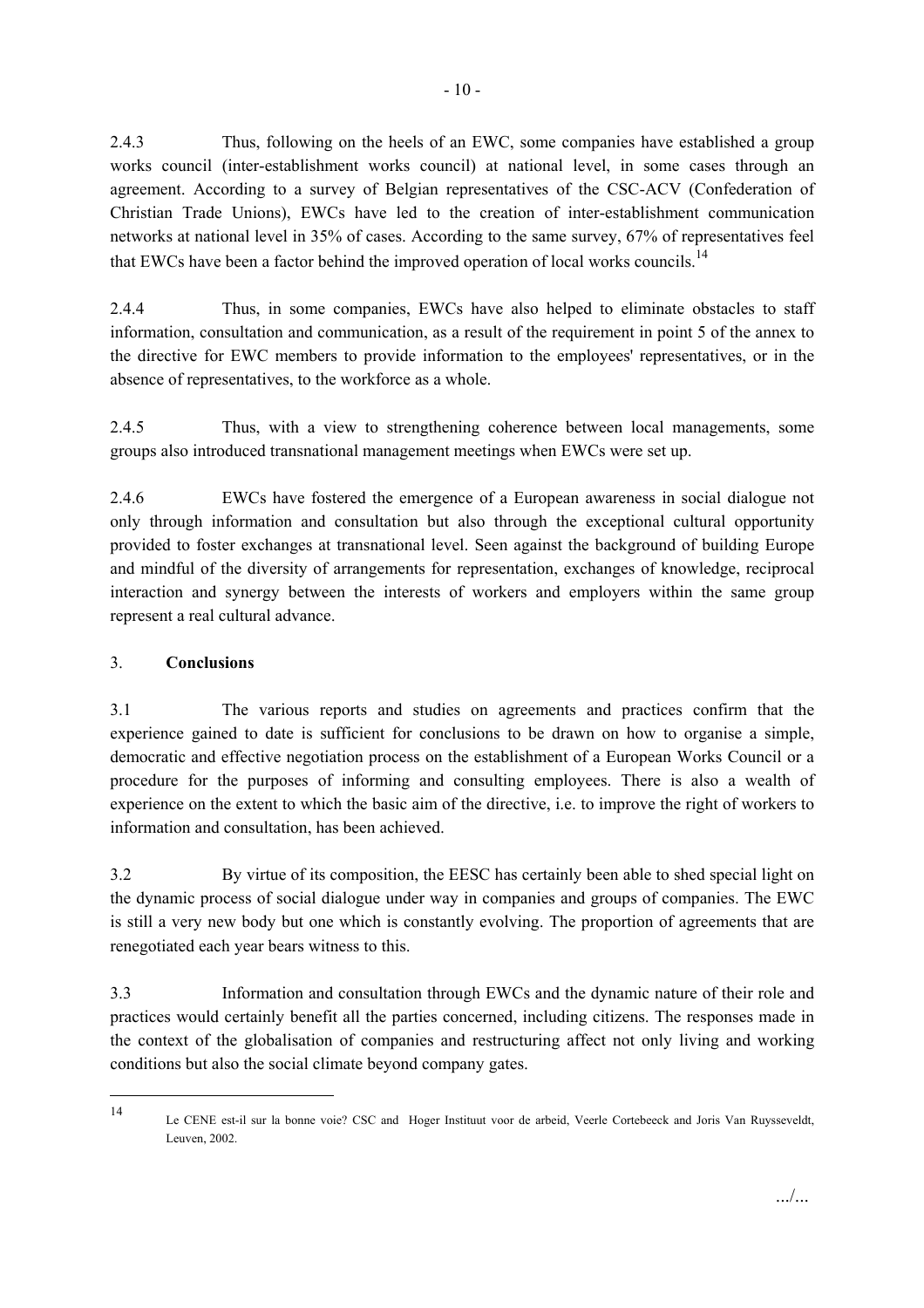3.4 Drawing on various findings – which it shares – on the practical application of the directive and the operation of the EWCs, the EESC has been able to identify the contribution of EWCs to European social dialogue and European development. However, a number of fundamental questions remain open. They mainly concern the following aspects:

- the concepts of "useful effect" and "timeliness" with regard to informing and consulting employees;
- the scope of Directive 94/45/EC with regard to, for example, joint ventures, the possible exclusion of merchant navy crews and the concept of "undertaking", owing to the many different forms of business organisation. This diversity will increase further at European level with the inclusion of community enterprises, cooperatives and mutual enterprises, whose economic activities are becoming increasingly important and increasingly transnational in scope. Public enterprises are nevertheless mentioned explicitly in the national transposing legislation of two states, Sweden and Spain;
- the question of representation and proportionality of representation on EWCs, which is not covered by transnational rules;
- the question of the impact of EWCs on social dialogue in the company at national level;
- the question of the possibility of EWC representatives visiting the establishments whose workers they represent and communicating with these workers;
- the question of the relation between EWCs and the regulatory authorities in the competition field. Council Regulation No. 4064/89 on Community control of concentrations stipulates that "recognised workers' representatives" may be heard as "natural or legal persons showing a legitimate interest" in connection with an examination of a concentration operation subjected to Community control. At present, however, workers' representatives have no guarantee of access to files, not even "non-confidential" versions. This is a matter first and foremost for the Community authorities in connection with the establishment of a more coherent link between Community social policy and competition policy.

3.5 EESC members are divided on the significance of the findings and views put forward on the application of the directive and the operation of EWCs. Some feel that the present exploratory opinion must simply provide a corpus of information, without any intention of influencing possible future discussion by the social partners on the revision of Directive 94/45/EC; the Commission has indicated in its work programme that it intends to consult the social partners starting in the autumn of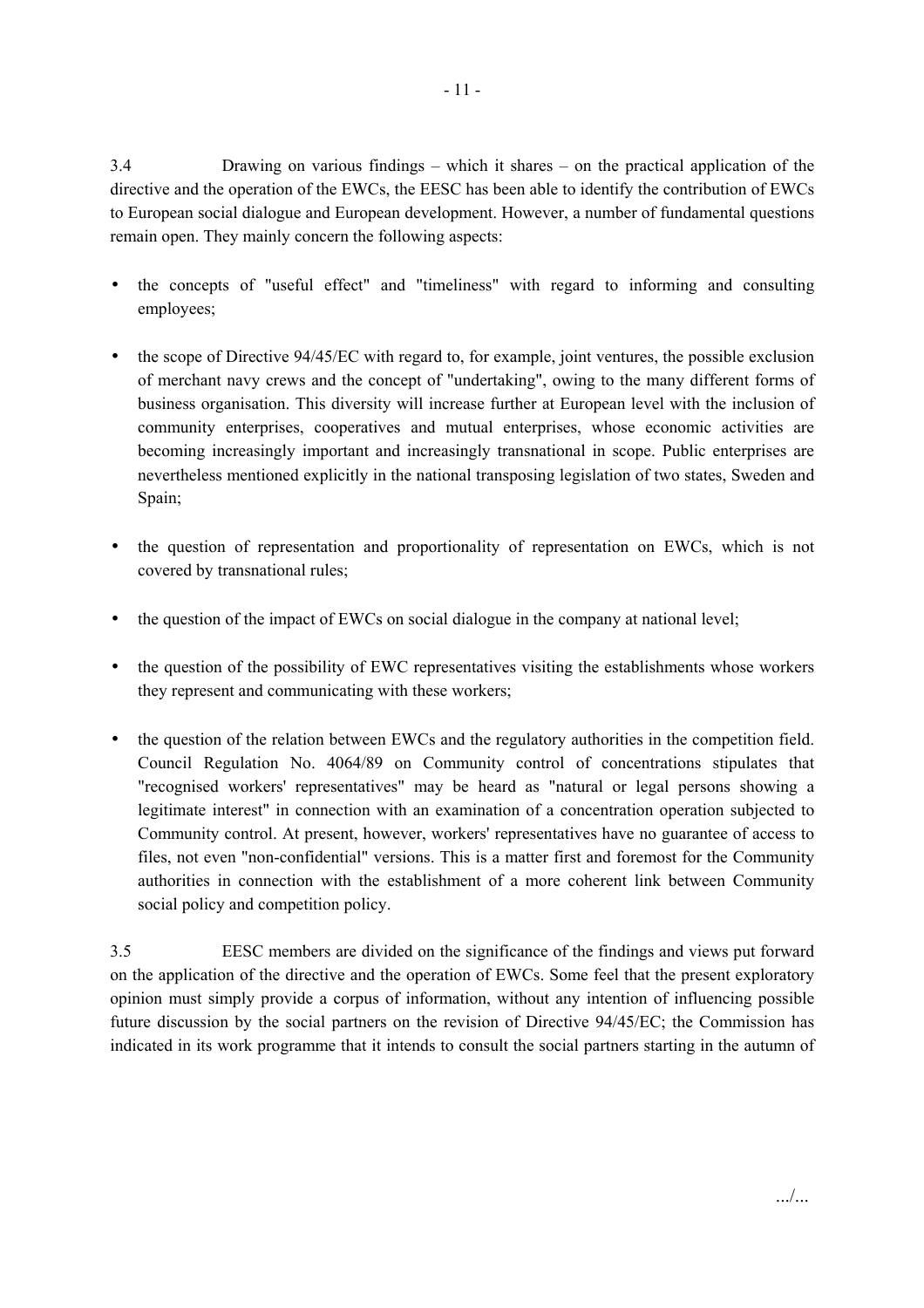2003. Others consider that it should be possible to use the evidence presented by the Committee on the application of the directive and the operation of EWCs as a basis for assessing any aspects of Directive 94/45/EC which might need to be revised.

\*

\* \*

Brussels, 24 September 2003

The President of the European Economic and Social Committee

The Secretary-General of the European Economic and Social Committee

**Roger Briesch Patrick Venturini** 

**N.B.**: Appendices overleaf

- Appendix I Key figures
- Appendix II Court decisions
- Appendix III References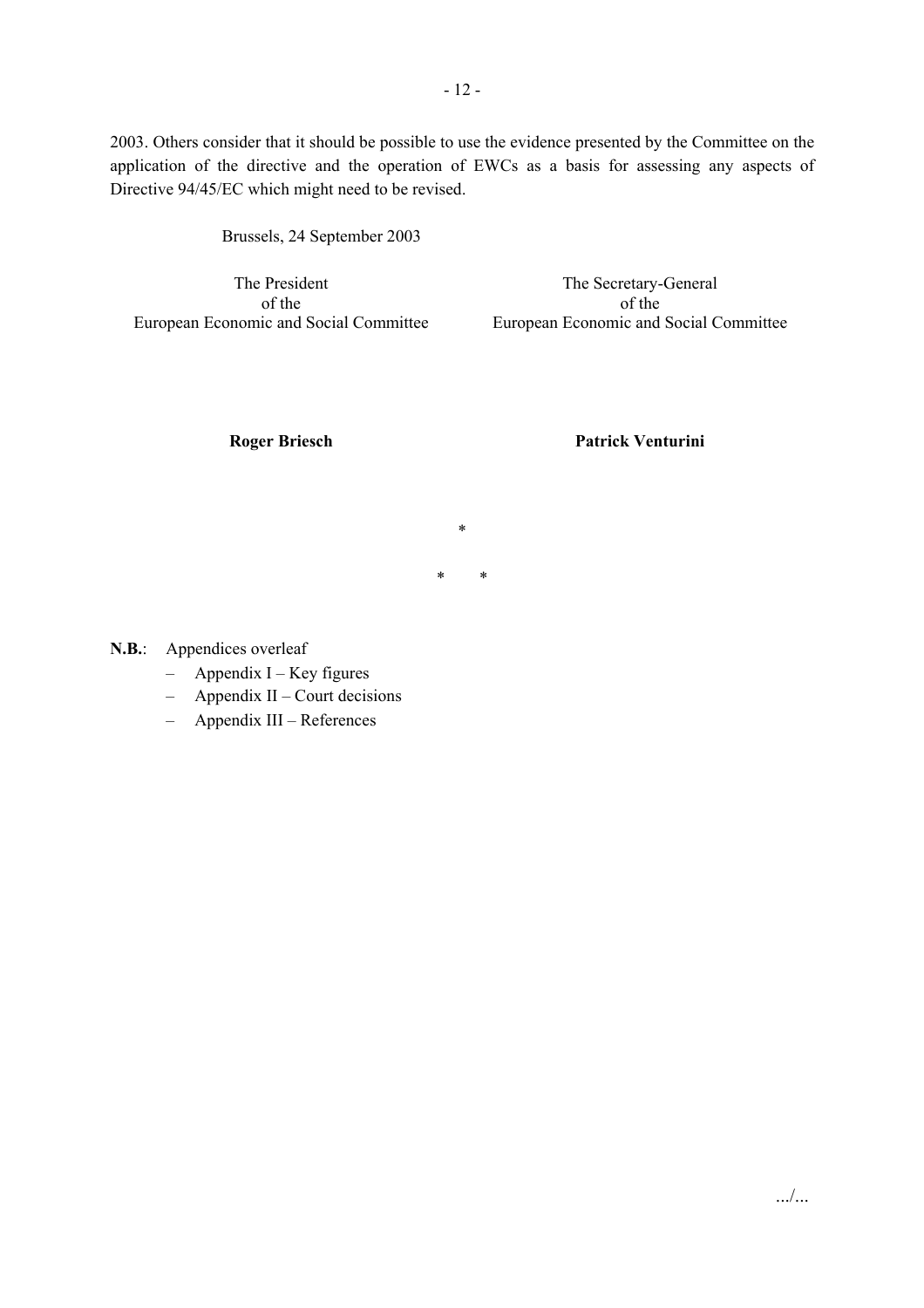## **APPENDIX I**



Out of a total of 589 agreements examined<sup>15</sup> (March 2003):

| Year | No. of agreements |
|------|-------------------|
| 1989 | 1                 |
| 1991 | 1                 |
| 1992 | 1                 |
| 1993 | 5                 |
| 1994 | 15                |
| 1995 | 45                |
| 1996 | 327               |
| 1997 | 35                |
| 1998 | 49                |
| 1999 | 40                |
| 2000 | 45                |
| 2001 | 18                |
| 2002 | 7                 |

 $\overline{\phantom{a}}$ 

<sup>15</sup> Source: ETUC Infopoint database (Brussels).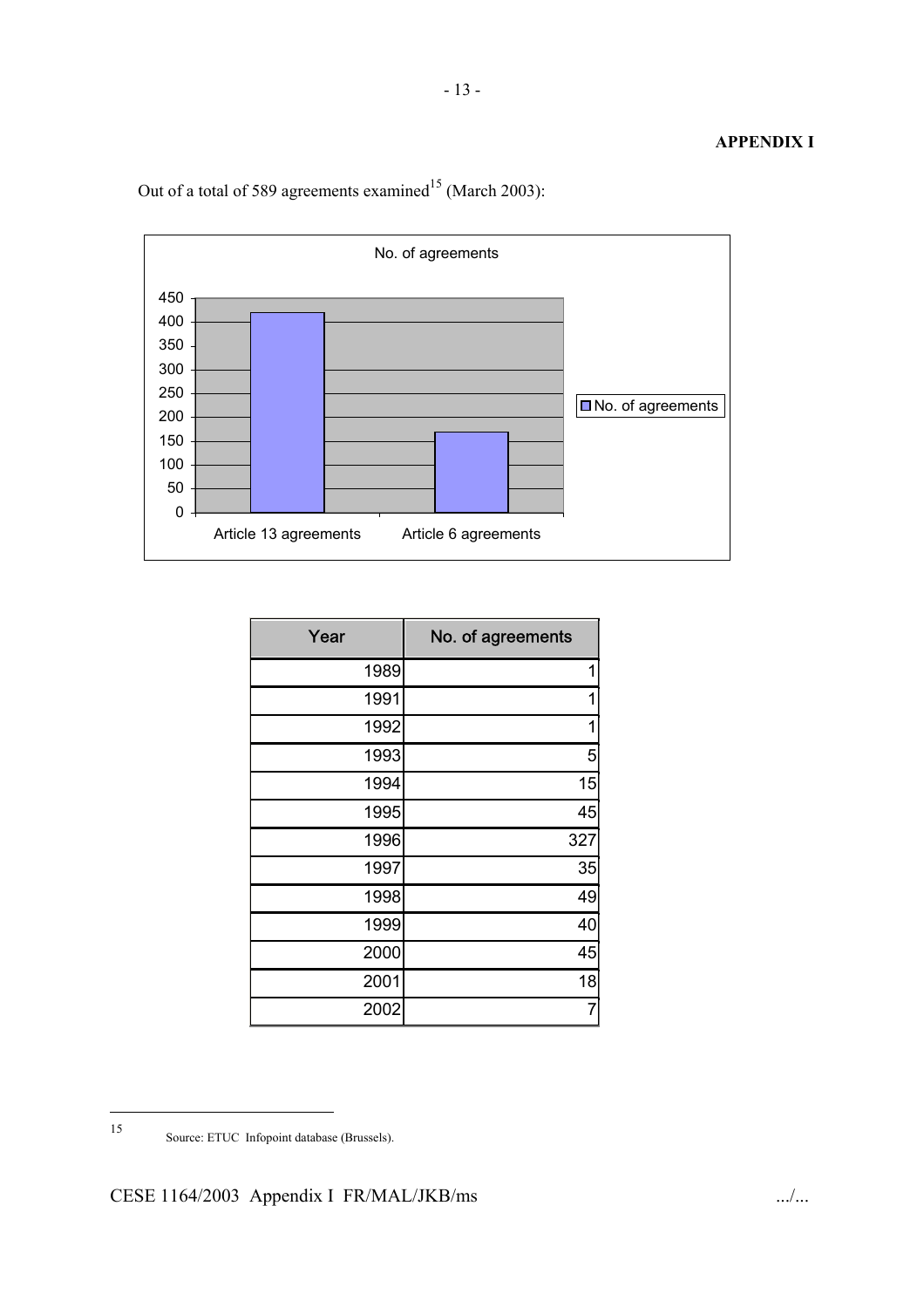| Country               | No. of agreements |
|-----------------------|-------------------|
| Austria               | 12                |
| <b>Belgium</b>        | 70                |
| Switzerland           | 6                 |
| Germany               | 155               |
| <b>Denmark</b>        | 10                |
| Spain                 | 5                 |
| Greece                | 1                 |
| France                | 78                |
| Finland               | 22                |
| Italy                 | 31                |
| Ireland               | 28                |
| Luxembourg            | 9                 |
| Norway                | 11                |
| Netherlands           | 46                |
| Sweden                | 35                |
| <b>United Kingdom</b> | 70                |

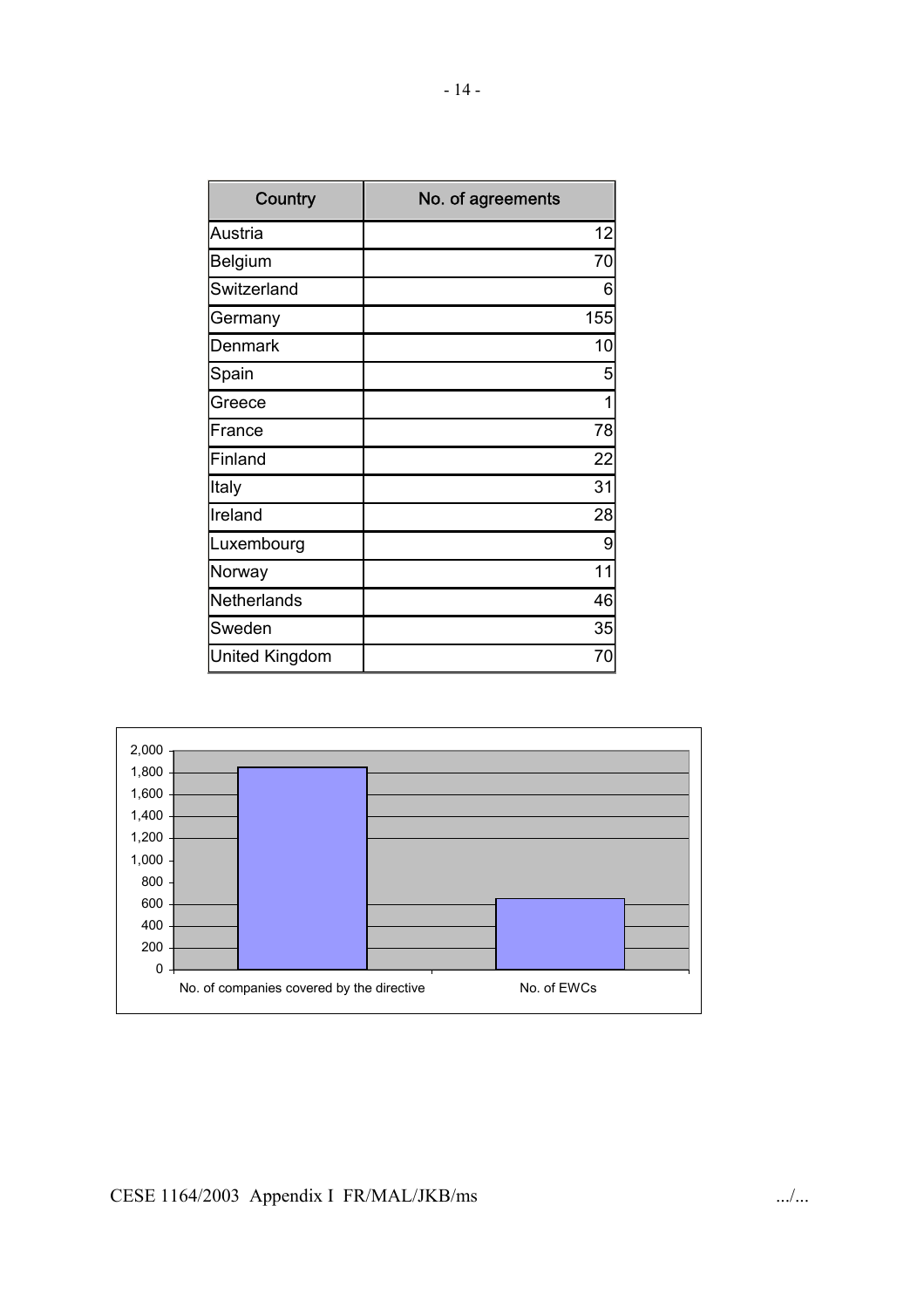

| No. of meetings per year                                         | No. of agreements |
|------------------------------------------------------------------|-------------------|
| 1 ordinary meeting                                               | 78I               |
| 1 ordinary meeting with possibility of an extraordinary meeting  | 414               |
| 2 ordinary meetings                                              | 81                |
| 2 ordinary meetings with possibility of an extraordinary meeting | 65                |
| No provision made in the agreement                               | 14                |
| More than 2 ordinary meetings                                    |                   |

| <b>Powers of EWC</b>                   | No. of<br>agreements |
|----------------------------------------|----------------------|
| Adoption of recommendations            |                      |
| Opinions                               |                      |
| Information                            | 8                    |
| Information and consultation           | 569                  |
| Information, consultation and opinions | 2                    |
| No provision made in the agreement     |                      |

| <b>Select committee</b>            | No. of agreements |
|------------------------------------|-------------------|
| Workers only                       | 3021              |
| Workers and employers              | 791               |
| No provision made in the agreement | <b>208</b>        |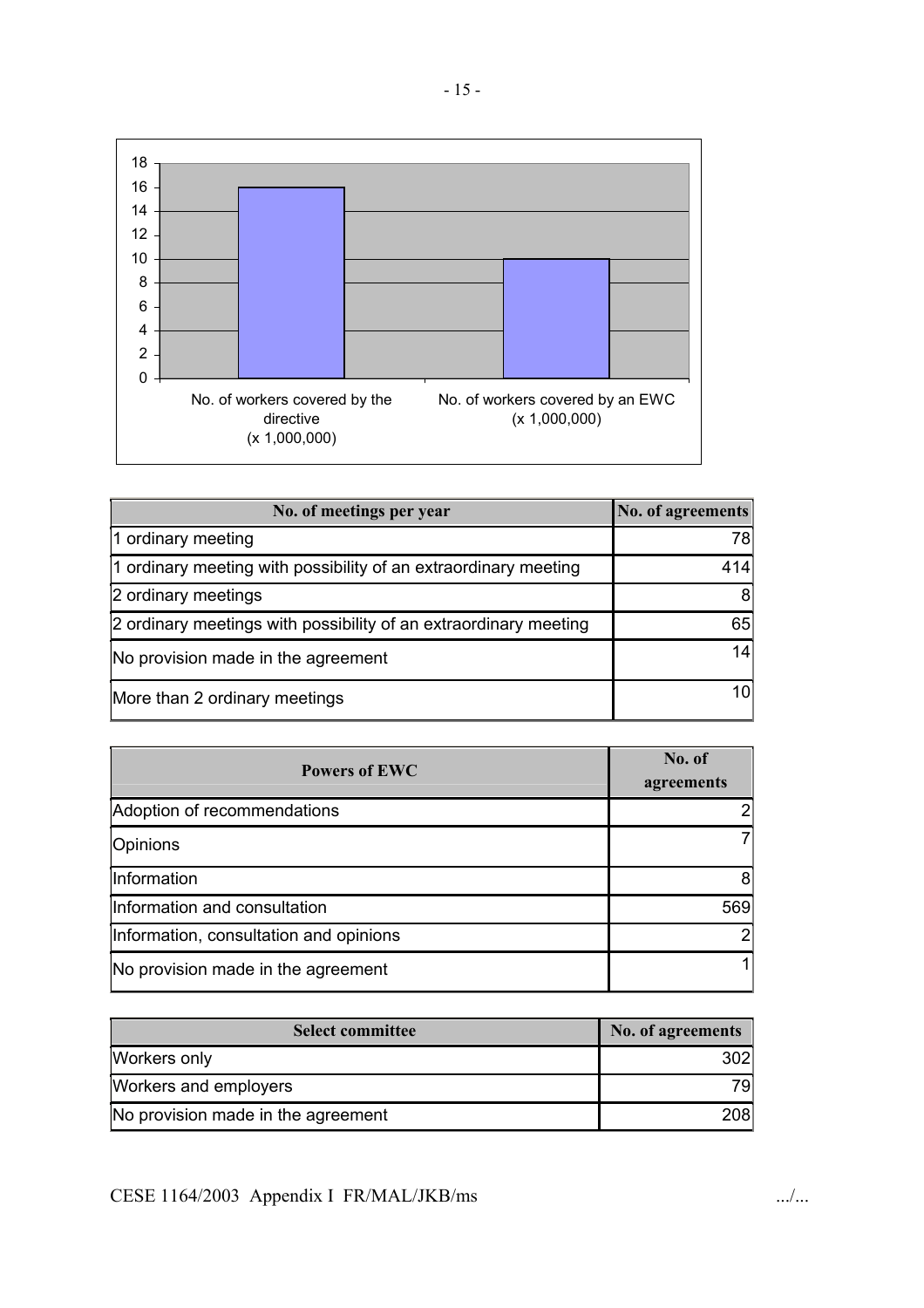# **Subjects falling within the remit of EWCs**

## **Economic field**

| <b>Subject</b>                     | No. of agreements |
|------------------------------------|-------------------|
| Production                         | 482               |
| <b>Markets</b>                     | 508               |
| Field of activity                  | 432               |
| New technology                     | 267               |
| Environment                        | 205               |
| Mergers                            | 300               |
| Closures of establishments         | 278               |
| Relocations                        | 315               |
| Research                           | 24                |
| Other                              | 202               |
| No provision made in the agreement | 23                |

## **Financial field**

| <b>Subject</b>                     | No. of agreements |
|------------------------------------|-------------------|
| Balance sheet (analysis)           | 482               |
| Investment                         | 435               |
| Joint ventures                     | 9                 |
| Other                              | 132               |
| No provision made in the agreement | 36                |

## **Social field**

| <b>Subject</b>                     | No. of agreements |
|------------------------------------|-------------------|
| Employment                         | 530               |
| Working conditions                 | 142               |
| Health and safety                  | 227               |
| Training                           | 155               |
| Gender equality                    | 49                |
| Union rights                       | 10                |
| Collective redundancies            | 235               |
| Other                              | 163               |
| No provision made in the agreement | 29                |

CESE 1164/2003 Appendix I FR/MAL/JKB/ms ..../...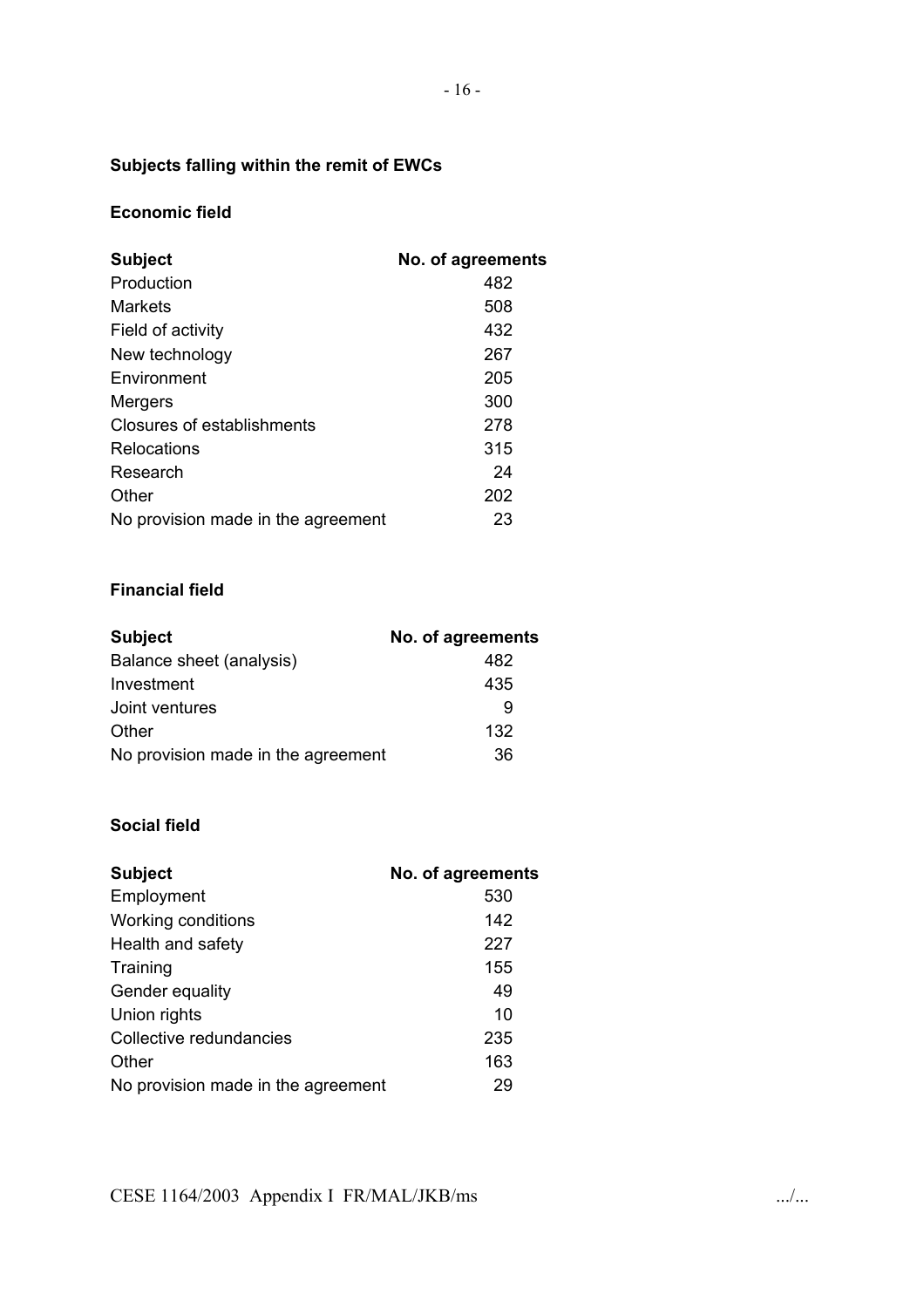# **Assistance of experts**

| <b>Assistance of experts</b>        | No. of agreements |
|-------------------------------------|-------------------|
| No provision made in the agreement  | 119               |
| Only at plenary meetings            | 67                |
| Only at preparatory meetings        | 69                |
| At plenary and preparatory meetings | 334               |

\*

\* \*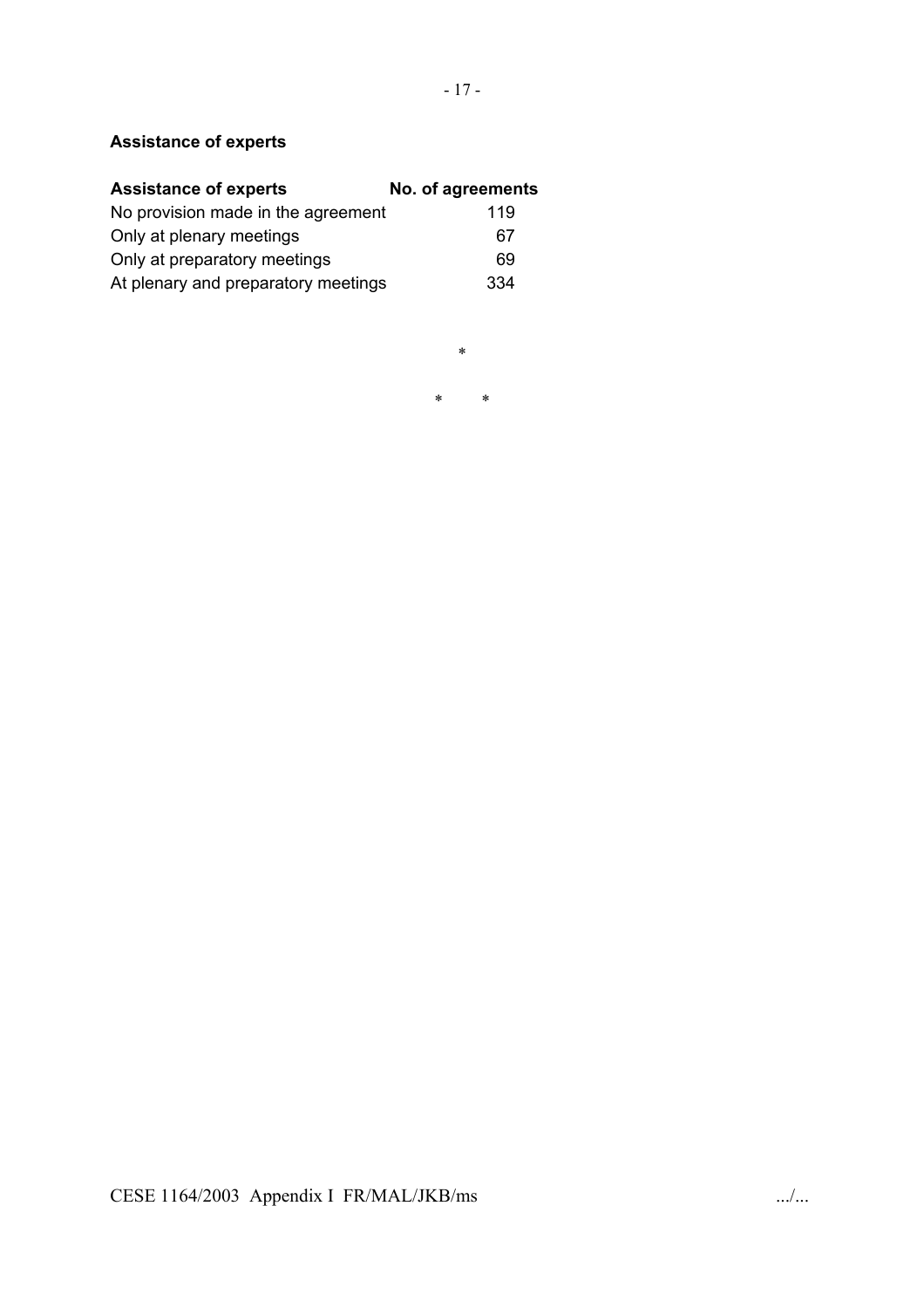#### **APPENDIX II**

### **Court decisions relating to European Works Councils**<sup>16</sup>

 A number of different court cases have clarified important aspects of the application of Directive 94/45/EC:

- The "*Renault Vilvoorde*" case<sup>17</sup> highlighted the **obligation to inform and consult employees** set out in the Directive, which also applies in the event of prior agreement. The ruling is based on the **principle of "useful effect"**: "Any decision-making procedures which manifestly do not enable information and consultation to be effectively implemented are clearly unlawful; useful effect shall be determined using reasonable criteria, which shall, at the very least, include the scope left for comments, challenges or criticisms, the scale and degree of irreversibility of the harm likely to be caused to employees, and compliance with a time-scale which permits effective measures or reactions, or revision of the initial decisions (…)." The principles set out in this ruling were also applied to the European Works Councils of *Otis*<sup>18</sup> and *Panasonic*<sup>19</sup>.
- The "*Marks & Spencer*" 20 case clarified the fact that the existence of a European subsidiary to a national parent company does not exonerate the latter from **compliance with national law**: "the company *Marks and Spencer France* could not invoke its particular circumstances, to wit, that it was experiencing the effects of the restructuring project adopted by the *Marks and Spencer Group,*  which had been imposed on it and over which it had no means of influence, as grounds for exoneration from its obligations; nor could it claim that the absence of an opinion from the European Works Council, which had not yet been informed or consulted, meant that it was too early to provide any information".
- According to a ruling by the Norwegian body responsible for procedures for the appointment of Norwegian representatives to Belgian European Works Councils established by prior agreement, employee representatives on European Works Councils must be **elected or appointed according to the national provisions** in force and not according to any procedures agreed or decided by the European Works Council itself<sup>21</sup>. However, an opposite decision asserting the primacy of the

<sup>16</sup> Evelyne Pichot, L'actualité du Comité d'entreprise européen, Liaisons sociales, Paris, March 2003.

<sup>17</sup> Appeals Court of Versailles, ruling #308 of 7.5.1997, Sté Renault c/ CGE Renault, Le Ministère Public, FEM.

<sup>18</sup> TGI [*court of first instance*] Nanterre , Otis, 7.1.1998, no. B.O. 97/03732.

<sup>19</sup> TGI [*court of first instance*] Bobigny, Panasonic, 4.5.1998, no. répertoire 4538/98.

<sup>20</sup> TGI [*court of first instance*] Paris, Marks & Spencer, 9.4.2001, no. RG 01/54016.

<sup>21</sup> Industrial Democracy Board, Fabricom (Tractebel), 12.6.1997, Case 3/97.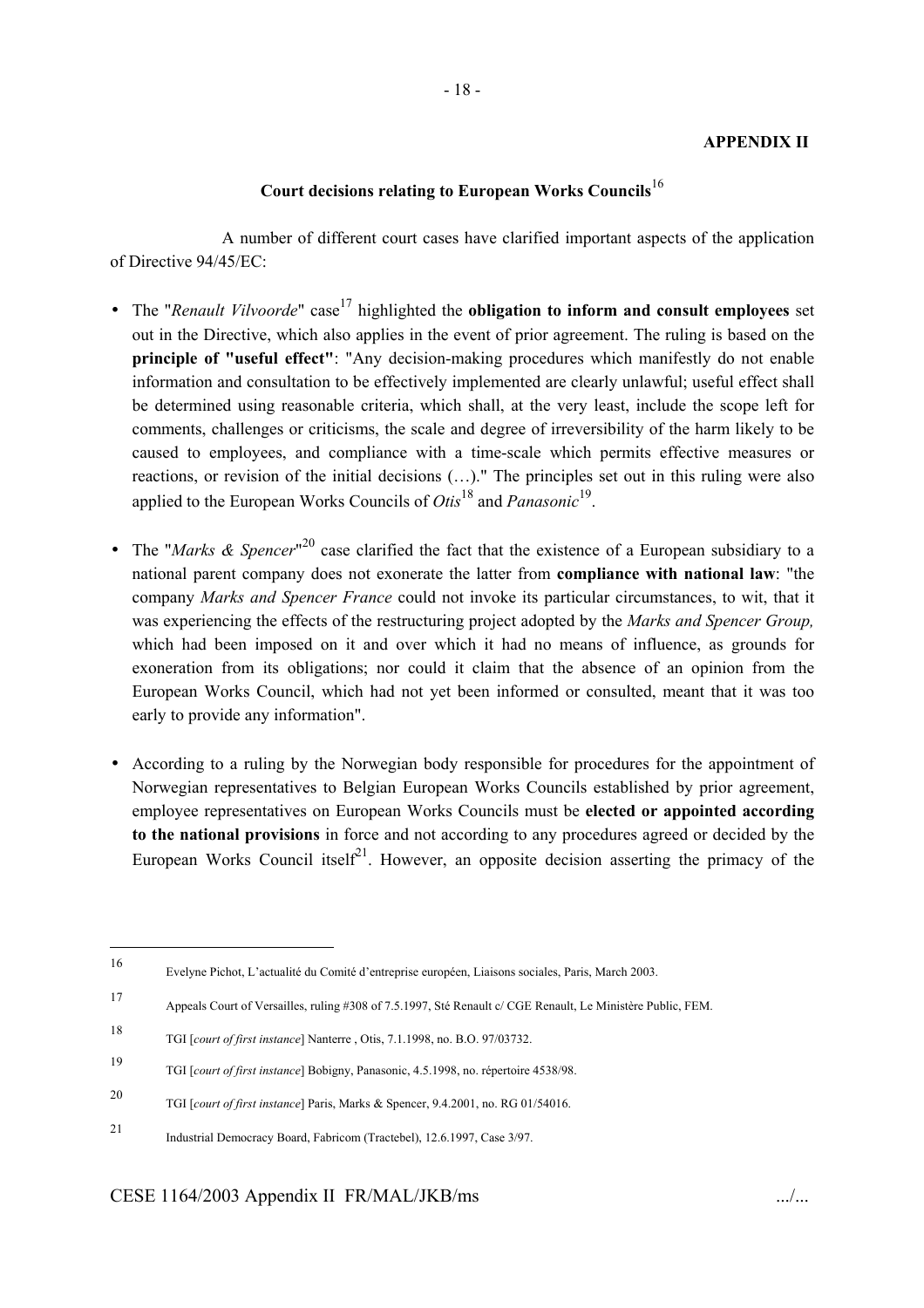provisions of a prior agreement over national provisions was reached with regard to procedures for the appointment of French representatives to another Belgian European Works Council<sup>22</sup>.

- Three cases brought before the European Court of Justice for a preliminary ruling<sup>23</sup> establish the principle that the managements of all the undertakings located within the European Economic Area are required to supply any information required to open negotiations on setting up a European works council, in particular **information on the structure or organisation of the group**, to employee representatives, irrespective of where the headquarters of the group is located or of the central management's opinion as to the relevance of the directive.
- Several cases have dealt with the question of **which legislation should be invoked and which court should be competent to consider the validity of an agreement** and the French judges have followed various lines of reasoning:
	- o When a group, whose headquarters was located outside the scope of the directive, appointed its Irish undertaking to represent it in negotiations, two rulings<sup>24</sup> held that only the Irish courts were competent to rule on the negotiations and on whether the agreement, or the conditions for implementing it, were valid under Irish law.
	- $\circ$  In the *Xerox*<sup>25</sup> case, the judgment states that, in so far as the rule of jurisdiction set out in Article L439-1 of the French Labour Code, which gave jurisdiction to the "Court of First Instance of the Headquarters of the controlling undertaking (…) applies to the European works council, it provides for only one option, namely the primacy of the general legal norm which stems from Article 42 of the new Code of Civil Procedure and which gives jurisdiction to the defendant's place of domicile". The judgment of the Court of First Instance also clarified that "given that the decision as to which legislation is applicable, particularly in view of the nationality of the controlling undertaking, is a substantive legal issue rather than a matter of competence, the French judge could, if necessary, apply foreign legislation".
- The **form requirements in respect of proceedings** instituted by a European works council are important. For example, in the *Panasonic* case 26, the European works council's appeal could not be considered because its appointed legal representative had not been able to present an authority to act.

<sup>22</sup> TGI [*court of first instance*] Lille, 10.10. 2002, No. 02/2177.

<sup>23</sup> C-62/99 Bofrost, Ruling of 29.3.2001; C-440/00 Kühne & Nagel, Conclusions presented on 11.7.2002; C-349/01 ADS Anker GMbH, Conclusions presented on 27.2.2003.

<sup>24</sup> Appeals Court of Grenoble, Becton Dickinson, 26.10.1999 RG No. 99/01092 ; TGI [*court of first instance*] Paris, Marks & Spencer, 19.9.2001.

<sup>25</sup> Appeals Court of Paris, Xerox, 15.11.2000, No.2000/10353; TGI [*court of first instance*] Bobigny, Xerox, 11.4.2000, Registry No. 1999/01870.

<sup>26</sup> Appeal against the judgment of the Bobigny Court of First Instance, 4.5.1998, Registry No. 4538/98.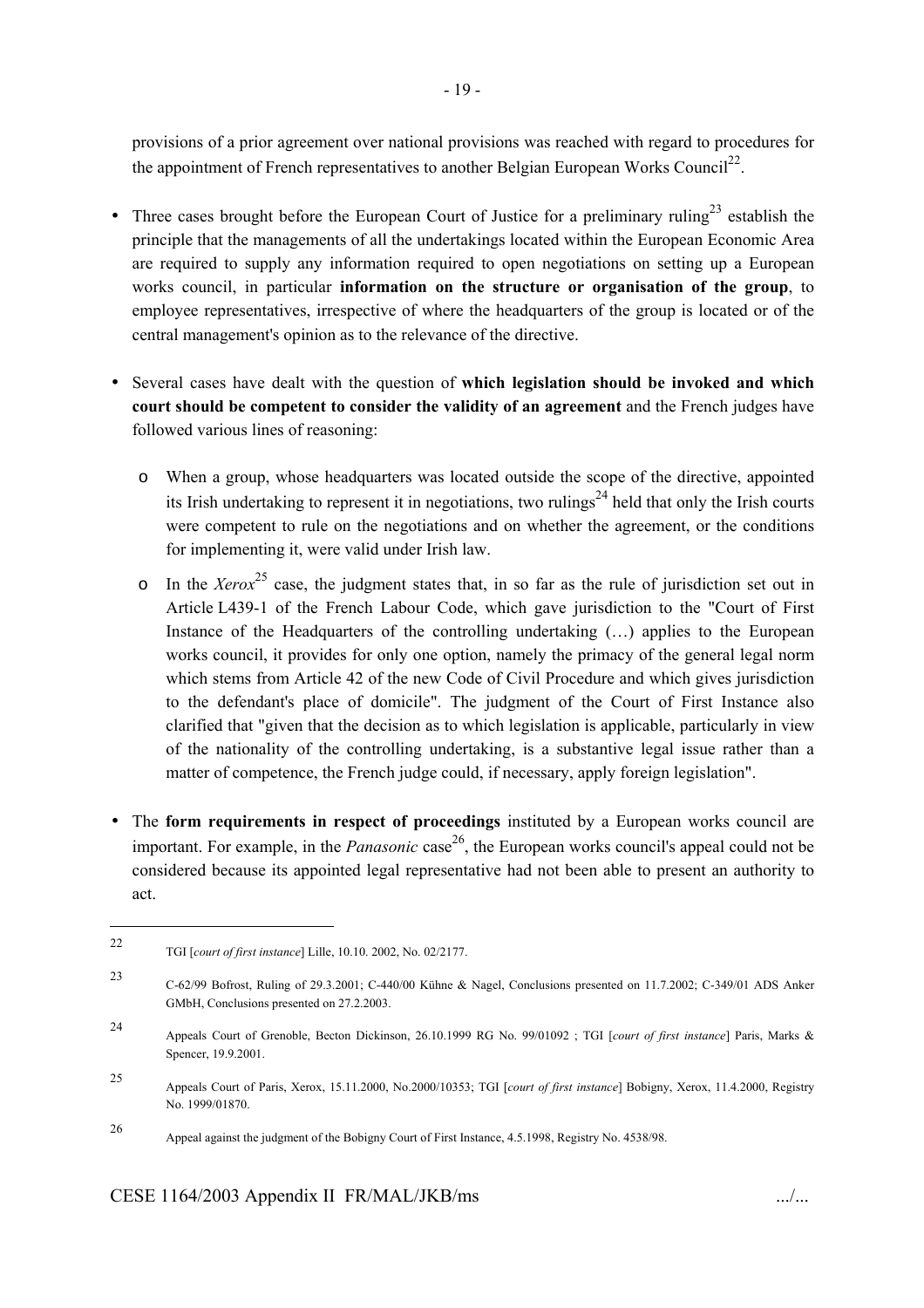- The question of the **legal personality of European works councils** was raised by the British courts in the case of an appeal lodged by P&O's European works council in 2002: during a preliminary hearing on the issue of court costs, the judge expressed doubts about the arrangements in a joint body where, on the one hand, employee representatives were considered competent to bring an action independently of management and, on the other hand, management, which was held to be a part of the company, could be authorised to institute proceedings against itself.
- As is the case for national workers' representative bodies, the European Courts do recognise the competence of European works councils, which is not restricted to the internal matters of the group of undertakings. For example, the Court of First Instance of the European Communities accepted the **intervention of the** *Legrand*27 **European Works Council in the dispute over competition law** connected with the merger with *Schneider*: "As representatives of the employees of the enterprise and group of undertakings, the Works Council of SA Legrand and the European Works Council of the Legrand group are granted leave to intervene in the proceedings".

\* \*

\*

 $\overline{\phantom{a}}$ 

<sup>27</sup> CFI, T-77/02, Schneider Electric, Judgment of 6.6.2002.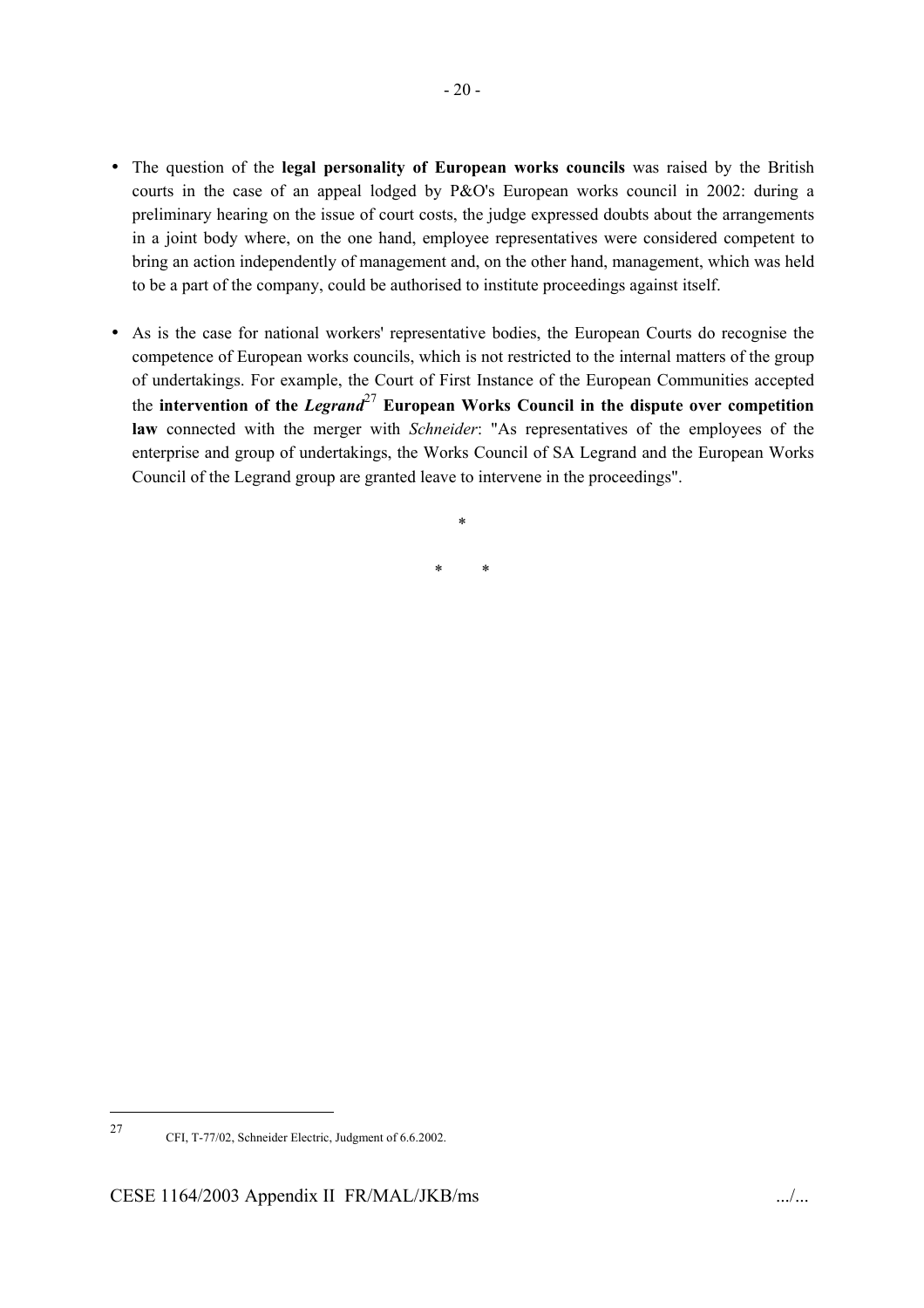#### **References**

Many **studies** have analysed the operation of EWCs in the form of monographs, surveys or exchange of practices, of which the following may be consulted:

- studies by the European Foundation for the Improvement of Living and Working Conditions (Dublin) and the review of existing studies: online references and summaries www.eiro.eurofound.eu.int;
- studies by Jeremy Waddington on EWCs as seen by EWC representatives (presented at various European conferences, in publications of the European Trade Union Institute and in EWC Bulletin 33, May-June 2001);
- "The establishment of European Works Councils: from information committee to social actor", W. Lecher et al., Ashgate Publishing, 1999;
- the views of Dutch employers: "The added value of European Works Councils", J. Lamers, AWVN, Haarlem 1998;
- the views of Japanese employers: S. Nakato in European Journal of Industrial Relations, vol.5 No. 3 pp 307-326;
- the views of management in major, mainly American, multinationals: Organization Resources Counselors Inc., ORC European Works Councils Survey 2002, summarised in EIROnline 01/2003;
- "European Works Councils. Cases of good practice", results of a trade union seminar, CONC, Barcelona, 2001, available online in French, English and Spanish: http://www.conc.es/internacional/documents/cee\_english.pdf ;
- An evaluation of the functioning of European Works Councils, results of a survey of representatives of the CSC-ACV (Belgian Confederation of Christian Unions): Le CENE est-il sur la bonne voie? Hoger Instituut voor de arbeid, Veerle Cortebeeck and Joris Van Ruysseveldt, Leuven, 2002, available in French and Dutch.

**Detailed data** on EWC agreements are available:

– online from the European Foundation for the Improvement of Living and Working Conditions (Dublin): www.eurofound.eu.int/industrial/ewc.htm; texts of agreements, analysis of agreements, research and publications in different languages;